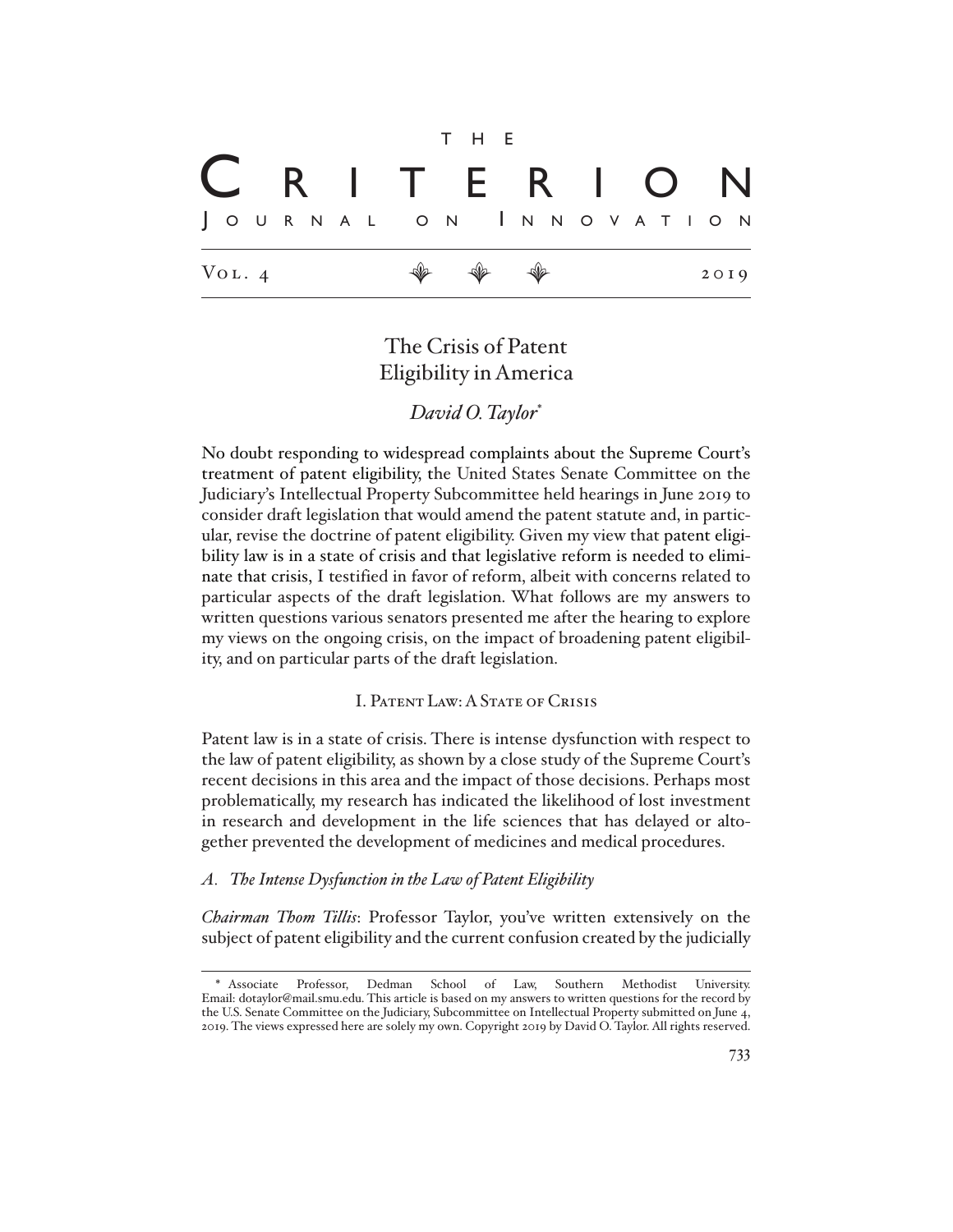created exceptions. In your 2017 article *Amending Patent Eligibility* you wrote that "[t]he Supreme Court's recent treatment of the law of patent eligibility has introduced an era of confusion, lack of administrability, and, ultimately, risk of under-investment in research and development. As a result, patent law—and in particular the law governing patent eligibility—is in a state of crisis."1 What did you mean by patent law is in a state of crisis?

*Answer*: Patent law is in a state of crisis because there is intense dysfunction with respect to the law of patent eligibility.<sup>2</sup> First, there is significant *confusion*. In *Mayo Collaborative Services v. Prometheus Laboratories, Inc.*, the Supreme Court confused Congress's statutory scheme, the relevant policies, and its own precedent to create a confusing patent eligibility test.<sup>3</sup> The test is particularly confusing with respect to claims that include computer hardware or software.

Second, the confusing test *lacks administrability*. Companies, investors, patent prosecutors, patent examiners, and judges cannot understand how to determine reliably what constitutes an "abstract idea" or an "inventive concept." There are no objective guidelines to make these determinations, and so these determinations by patent examiners and judges are unpredictable. Again, this is particularly true with respect to claims including computer hardware or software.

Third, the test generates *incorrect results*, particularly in the life sciences. While historically the patent system would reward novel discoveries put to practical uses, the Supreme Court's new test requires "something more" (the Supreme Court's unilluminating words in *Alice Corp. v. CLS Bank Int'l*) than a practical use.4 As a result, the current test would not necessarily reward someone who discovers the cure to a disease and describes in her patent application how to cure that disease using her discovery.

Fourth, all this confusion and ineligibility has *negatively impacted investor behavior*. Investors report that they have reduced their investments and shifted their investments out of the life sciences industries in particular.<sup>5</sup> I will discuss in more detail below my survey showing this. I mention it here to highlight the point that the patent system is not working as Congress intended.

To understand the general consensus about these problems amongst leaders in the patent community, I encourage you to read the sobering Final

<sup>1</sup> David O. Taylor, *Amending Patent Eligibility*, 50 U.C. Davis L. Rev. 2149, 2149 (2017).

<sup>2</sup> *See generally* David O. Taylor, *Confusing Patent Eligibility*, 84 Tenn. L. Rev. 157 (2016).

<sup>3</sup> 566 U.S. 66 (2012).

Alice Corp. v. CLS Bank Int'l, 573 U.S. 208, 217 (2014).

<sup>5</sup> *See generally* David O. Taylor, *Patent Eligibility and Investment*, 41 Cardozo L. Rev. (forthcoming 2020), http://ssrn.com/abstract=3340937.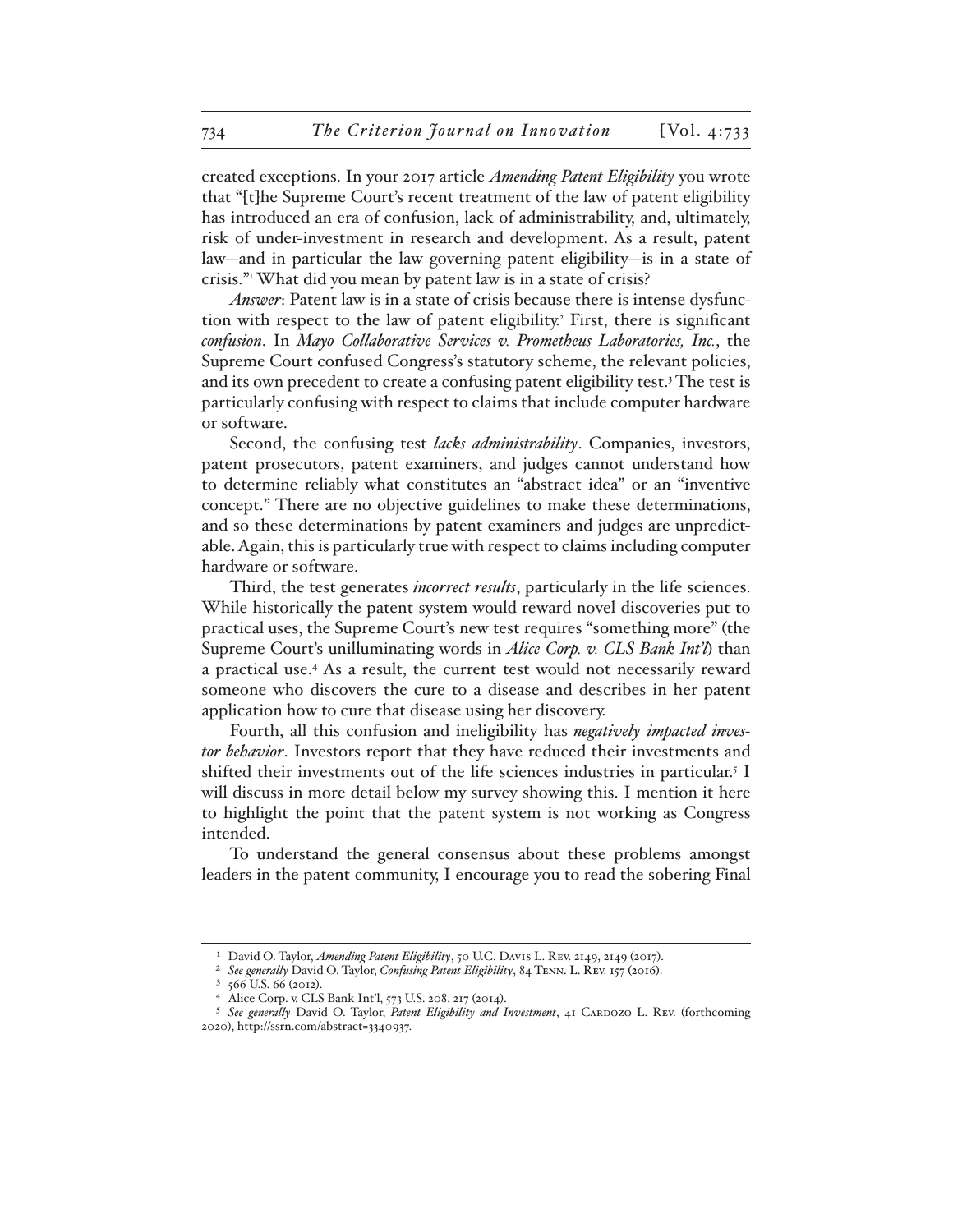Report of the Section 101 Workshop that I helped convene at the University of California, Berkeley.6

Beyond these significant problems, there also is a crisis because *the Supreme Court is highly unlikely to correct these problems*. The Court denied certiorari in *Ariosa Diagnostics, Inc. v. Sequenom, Inc.*, a case in which the Federal Circuit and twenty-two amici—every single one in support of certiorari—practically cried out for guidance on how to apply the two-part test set forth in *Mayo* and *Alice*.<sup>7</sup> The Court didn't even ask the Solicitor General for the government's views in that case. Even more alarming, most recently the Court *did* request the views of the Solicitor General—but this time in a case (with little amici support) where the petitioner seeks to render ineligible patent claims to medical treatments of patients based on alleged inconsistency with the "inventive concept" requirement of *Mayo*, the opposite of the proposed reform of section 101.8

#### *B. The Risks of Underinvestment in Research and Development*

*Chairman Tillis*: What risks of underinvestment in research and development has your research demonstrated? Can you give some examples for the Committee of some of the major areas of innovation that are at risk?

*Answer*: My research has demonstrated risks of underinvestment in research and development as a direct result of the Supreme Court's recent patent eligibility decisions. This underinvestment primarily takes the form of reduced investment as well as shifting of investments out of particular industries. And my research shows that the most significantly impacted industries are the biotechnology, medical device, pharmaceutical, and software and Internet industries.

I conducted a survey of 475 venture capital and private equity investors to study the impact of the Supreme Court's patent eligibility cases on investment firms' decisions to invest in companies developing technology. The survey revealed several important things.

First, the investors who responded to the survey overwhelmingly believe patent eligibility is an important consideration when their firms decide whether to invest in companies developing technology. Overall, 74 percent

<sup>6</sup> *See generally* Jeffery A. Lefstin, Peter S. Menell & David O. Taylor, *Final Report of the Berkeley Center for Law & Technology Section 101 Workshop: Addressing Patent Eligibility Challenges*, 33 Berkeley Tech. L.J. 551 (2018).

<sup>7</sup> *See* Ariosa Diagnostics, Inc. v. Sequenom, Inc. (*Ariosa I*), 788 F.3d 1371 (Fed. Cir. 2015), *cert. denied*, 136 S. Ct. 2511 (2016) (mem.).

<sup>8</sup> *See* Hikma Pharms. USA Inc. v. Vanda Pharms. USA, Inc., 139 S. Ct. 1368 (2019) (mem.) (inviting the Solicitor General to file a brief expressing the views of the United States); Petition for Writ of Certiorari, at i, Hikma Pharms. USA Inc. v. Vanda Pharms. USA, Inc., No. 18-817 (S. Ct. Dec. 20, 2018) ("In the decision below, a divided Federal Circuit panel did exactly what *Mayo* forbids: it exempted all patent claims that are drafted as reciting a method of medically *treating* patients from [the required] analysis.") (emphasis in original).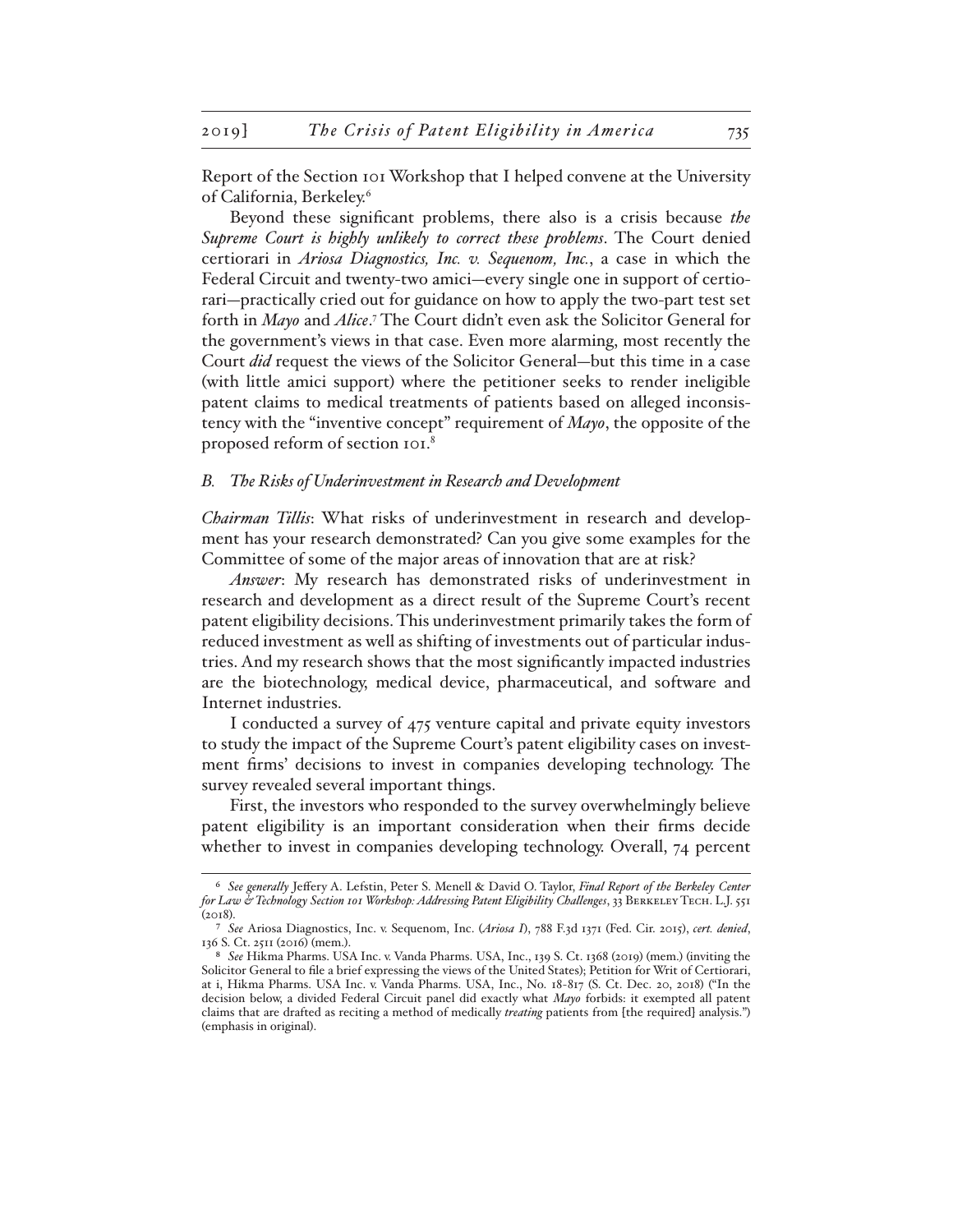of the investors agreed that patent eligibility is an important consideration in firm decisions whether to invest in companies developing technology; only 14 percent disagreed. Likewise, investors reported that reduced patent eligibility for a technology makes it less likely that their firm will invest in companies developing that technology. For example, overall, 62 percent of the investors agreed that their firms were less likely to invest in a company developing technology if patent eligibility makes patents unavailable, while only 20 percent disagreed.

Second, the survey revealed different impacts on different industries. Investors, for example, overwhelmingly indicated that the elimination of patents would either not impact their firm's decisions whether to invest in companies or only slightly decrease investments in companies developing technology in the construction (89 percent), software and Internet (80 percent), transportation (84 percent), energy (79 percent), and computer and electronic hardware (72 percent) industries. But investors, by contrast, overwhelmingly indicated that the elimination of patents would either somewhat decrease or strongly decrease their firm's investments in the biotechnology (77 percent), medical device (79 percent), and pharmaceutical industries (73 percent). Thus, according to these investors, on average, each industry would see reduced investment, but the impact on particular industries would be different. And the life sciences industries are the ones most negatively affected.

Third, the survey also reveals that the Supreme Court's eligibility cases have affected many firms' investments and, more significantly going forward, their firm's investment behaviors. Almost 40 percent of the investors who knew about at least one of the Court's eligibility cases indicated that the Court's decisions had somewhat negative or very negative effects on their firm's existing investments, while only about 15 percent of these investors reported somewhat positive or very positive effects. On a going-forward basis, moreover, almost 33 percent of the investors who knew about at least one of the Court's eligibility cases indicated that these cases affected their firms' decisions whether to invest in companies developing technology. These investors reported primarily decreased investments, but also shifting of investments between industries. In particular, they identified shifting of investments out of the biotechnology, medical device, pharmaceutical, and software and Internet industries.

I encourage you to consider all of the survey's results, as well as limitations on the survey's results and findings, by reviewing my article going into more detail about these points.9 For now, however, I want to stress that the results of the survey provide critical data for an evidence-based evaluation of

<sup>9</sup> Taylor, *Patent Eligibility and Investment*, *supra* note 5.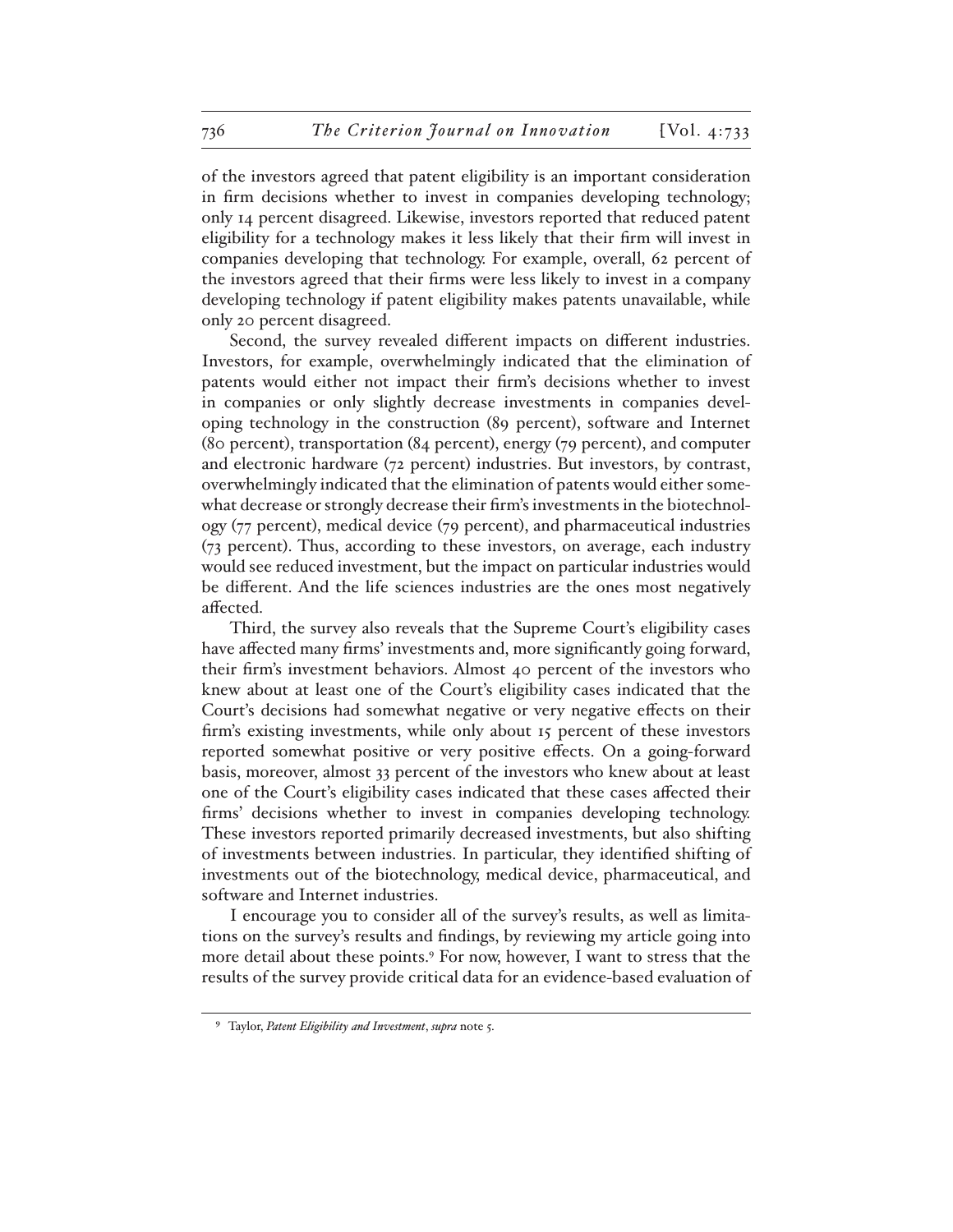competing arguments in the ongoing debate about the need for congressional intervention in the law of patent eligibility. The best that can be said by those that prefer the status quo is that most investors do not report changing their investment decision-making based upon the Supreme Court's eligibility decisions. A significant part of this group of investors, however, represents those uninformed about the Court's cases. The reality is that the results of the survey highlight the importance of patent eligibility and the negative impact of the Supreme Court's eligibility cases generally on investment, but particularly in the most important areas of technological development in terms of its impact on public health: the biotechnology, medical device, and pharmaceutical industries—in other words, the life sciences industries. That said, it is important to highlight that the results show the Court's decisions have negatively affected each and every area of technological development studied. And, as a consequence, the results do support the idea that the time has come for Congress to at least consider overturning the Supreme Court's new eligibility standard to prevent additional lost investment in technological development in the United States. Indeed, given the results of the survey, it seems likely that the Supreme Court's eligibility decisions have resulted in lost investment in the life sciences that has delayed or altogether prevented the development of medicines and medical procedures.

## II. Broadening the Subject Matter THAT CAN BE PATENTED

*Senator Richard Blumenthal*: Striking the appropriate balance between encouraging innovation and protecting consumers is a key goal of our patent system. What impact will broadening the subject matter that can be patented have on industry?

*Answer*: Broadening the subject matter that can be patented—to the extent Congress returns subject matter eligibility to its scope prior to the Supreme Court's decision in *Mayo*—will likely positively impact various industries. As my survey demonstrates, the Supreme Court's recent patent eligibility decisions have negatively affected investment in every industry, but most significantly the life sciences industries.<sup>10</sup> Given the results of my survey, it seems likely that returning patent eligibility law to its historical foundation will result in increased investment in research and development in the biotechnology, medical device, pharmaceutical, and software and Internet industries.

<sup>10</sup> *See generally id.*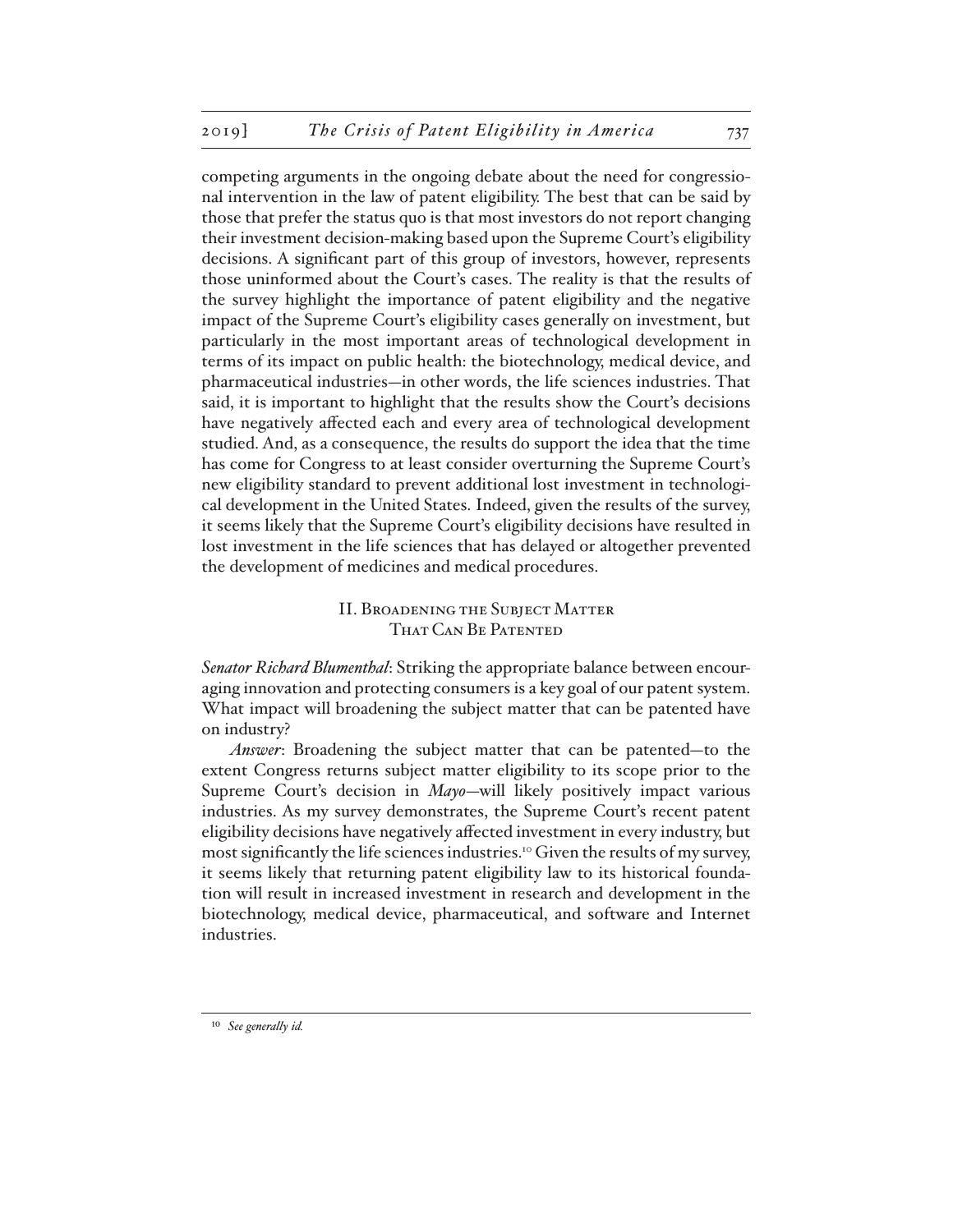#### *A. The Effect on Consumers*

*Senator Blumenthal*: What impact will broadening the subject matter that can be patented have on consumers?

*Answer*: Broadening the subject matter that can be patented—again to the extent Congress returns subject matter eligibility to its scope prior to the Supreme Court's decision in *Mayo*—will likely positively impact consumers. As I have mentioned, given the results of my survey, it appears likely to result in increased investment in research and development in all industries, but in particular in the biotechnology, medical device, pharmaceutical, and software and Internet industries. This increased research and development would likely lead to the development of new technologies and, as a result, consumers' access to new technologies. Particularly, given the development of new technologies in the life sciences industries, returning patent eligibility to its historical scope would likely increase consumers' health given new medicines and medical procedures.

#### *B. The Static and Dynamic Price Effects*

*Senator Blumenthal*: Could the proposed reforms increase consumer prices? If so, in what industries or on what products?

*Answer*: An accurate answer to this question must distinguish the static situation where one simply compares the prices of consumer products where they *are* protected by patents versus the prices of the same consumer products where they *are not* protected by patents. Of course, it is possible that stripping patent protection from already-invented products would reduce the price of those products. Stripping patent protection would allow copiers to sell the same product without charging a price that includes any effort to recoup the cost of developing the product—the copiers, by definition, did not develop the product. Likewise, adding patent protection to already-invented products might increase the price of those products. Adding patent protection would not allow copiers to sell the same product without charging a price that includes any effort to recoup the cost of developing the product. All of this, however, is dependent upon the level of competition in the market for the relevant products, and in most instances noninfringing products constrain the pricing of patented products. Anyway, this is not what I understand the proposed reforms seek to do. They do not seek to strip patent protection from already-invented products or add patent protection to already-invented products. Rather, the proposed reforms seek to return patent eligibility to its historical focus on practical utility. It also is unclear whether the proposed reforms would be given retroactive application. (One possibility, however, is restoring the historical scope of patent eligibility prior to the Supreme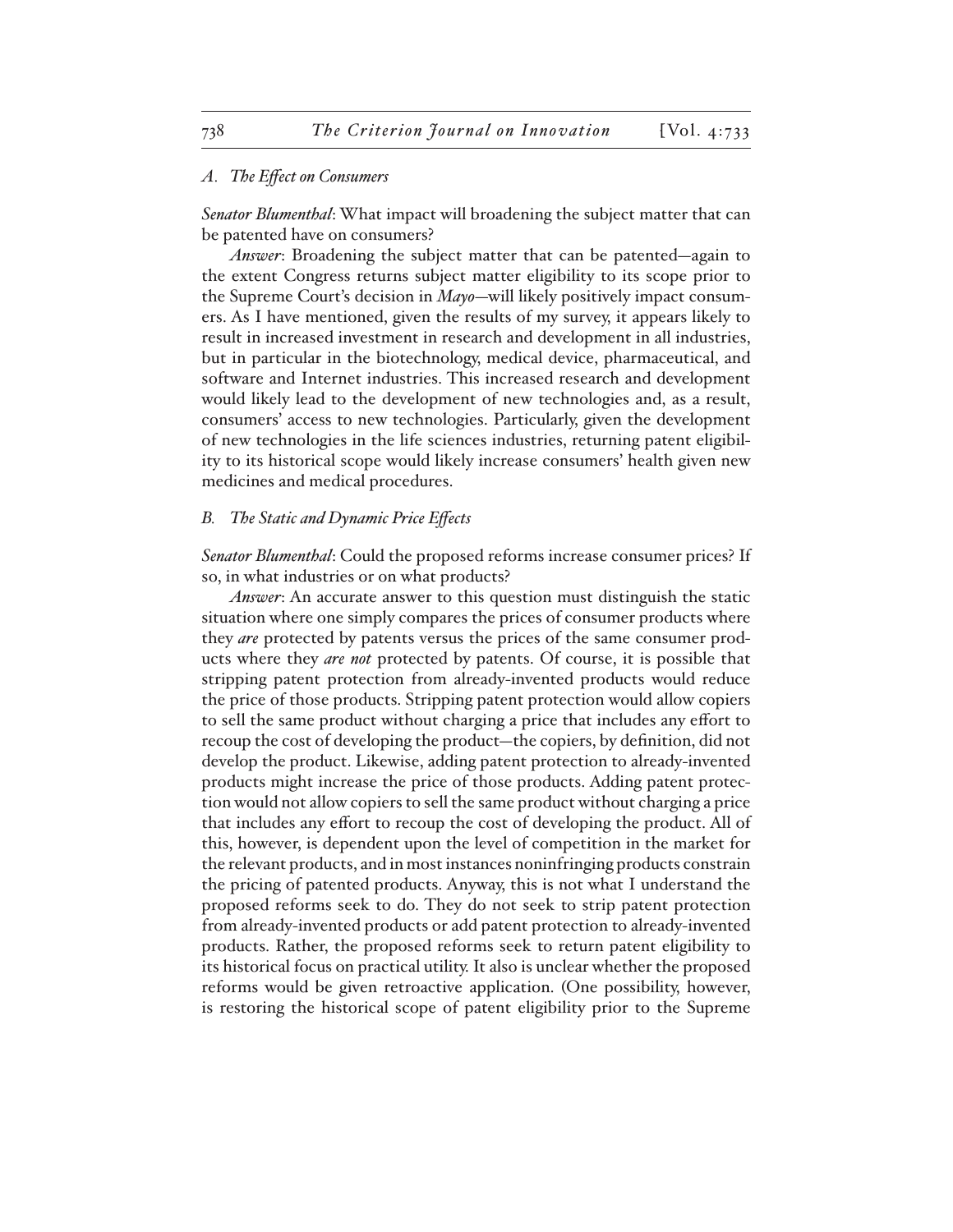Court's decision in *Mayo* and applying this scope to already-issued patents. This would not strip patent protection from already-invented products or add patent protection to already-invented products, but instead for some already-invented products provide certainty that patents covering them meet the requirement of patent eligibility.)

The reality, moreover, is that the patent system operates in a dynamic situation; the patent system is built upon the idea that it spurs the creation of new products. As a result, to answer the question accurately one needs to compare the price of a first set of consumer products developed *without* the proposed reforms with the price of a second set of consumer products developed *with* the proposed reforms.

It is unlikely that the proposed reforms will increase the prices of consumer products already on the market. Those products will experience new competition from new products created on the basis of increased research and development. These new products will include enhanced features or will be produced more efficiently given new manufacturing technologies. Thus, existing products will face competition driving the cost of these products down.

With respect to the prices of consumer products created after these proposed reforms and covered by patents, there are two possibilities. One possibility is that new products created after these proposed reforms would not have been created but for the proposed reforms. For these new products, it is unclear whether their prices will be higher or lower compared to preexisting products. The theory of the patent system is that it encourages the development of new technologies. These new technologies may improve features of products, or they may reduce costs of products. Some consumers may pay extra to have access to improved features. On the other hand, companies producing products at reduced cost will have the ability to maintain profitability even while reducing prices.

The other possibility is that new products created after these proposed reforms and covered by patents would have been created without the proposed reforms and not patented. There is a possibility that prices for these products will be higher than they otherwise would have been. On the other hand, one of the benefits of the patent system, again, is that it encourages the development of new technologies. These new technologies will compete on the market with any products that would have been created without the proposed reforms. As a result, these new technologies will constrain the ability to increase the prices of products that would have been created without the proposed reforms.

In short, the patent system encourages a well-functioning market that includes robust competition. The history of technological development and prices in modern industries supports this idea. As just one example, consider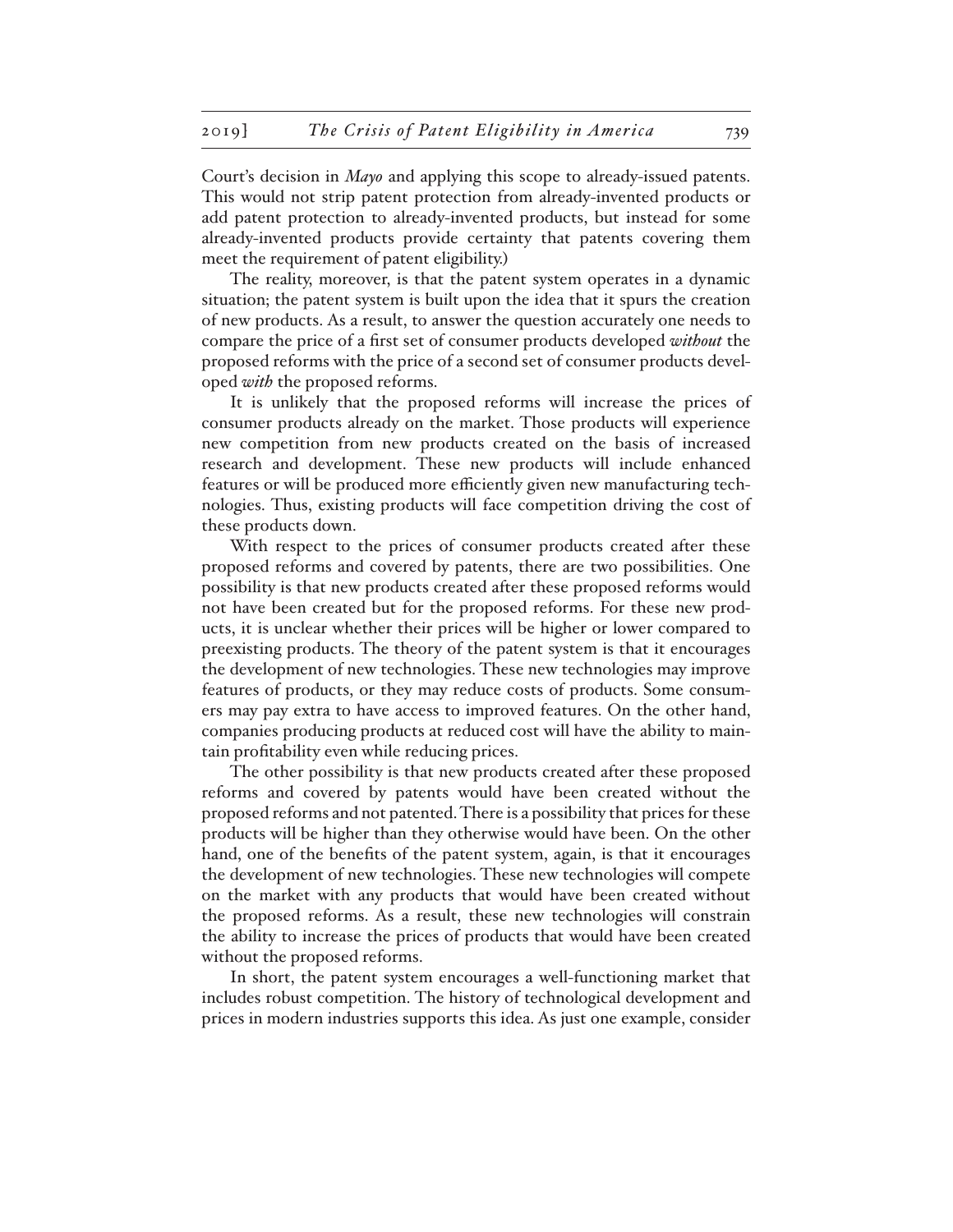the television industry, in which the technical complexity has significantly expanded while the prices have declined precipitously over the same time period. While there have been concerns that the pharmaceutical industry has utilized the patent system to raise prices unnecessarily, the patent system has long been viewed as essential to the creation of new medicines and treatments. It is an industry that both requires significant financial investment to develop new drugs and is subject to easy copying given the public disclosure requirements of the Food and Drug Administration. Congress, as a result, has taken significant steps to balance the interests of the developers of new drugs and public access to generic drugs at lower price points, including through the existing Hatch-Waxman regime.

#### III. Examining the Draft Legislation

*Senator Mazie Hirono*: Last year, Judge Alan Lourie and Judge Pauline Newman of the Federal Circuit issued a concurring opinion to the court's denial of *en banc* rehearing in *Berkheimer v. HP Inc.*, in which they stated that "the law needs clarification by higher authority, perhaps by Congress, to work its way out of what so many in the innovation field consider are  $\oint$  101 problems."11 Do you agree with Judges Lourie and Newman? Does § 101 require a Congressional fix or should we let the courts continue to work things out?

*Answer*: I agree with Judges Lourie and Newman that the law of patent eligibility needs clarification by Congress. We should not let the courts "continue to work things out."

First, courts below the Supreme Court have no power to overrule the Supreme Court's misguided test for patent eligibility. While various Federal Circuit judges, in particular, have indicated that the Supreme Court's test leads to incorrect outcomes, $12$  the Federal Circuit, of course, cannot overrule the Supreme Court. Moreover, the Federal Circuit's case law is not providing

<sup>11</sup> 890 F.3d 1369, 1374–76 (Fed. Cir. 2018) (Lourie, J., concurring in the denial of the petition for en banc rehearing, joined by Newman, J.).

<sup>12</sup> *See Ariosa I*, 788 F.3d at 1381 (Linn, J., concurring) ("But for the sweeping language in the Supreme Court's *Mayo* opinion, I see no reason, in policy or statute, why this breakthrough invention should be deemed patent ineligible."); Ariosa Diagnostics, Inc. v. Sequenom, Inc. (*Ariosa II*), 809 F.3d 1282, 1287 (Fed. Cir. 2015) (Lourie, J., concurring in the denial of the petition for en banc rehearing, joined by Moore, J.) ("In sum, it is unsound to have a rule that takes inventions of this nature out of the realm of patent-eligibility on grounds that they only claim a natural phenomenon plus conventional steps, or that they claim abstract concepts. But I agree that the panel did not err in its conclusion that under Supreme Court precedent it had no option other than to affirm the district court."); *Ariosa II*, 809 F.3d at 1293 (Newman, J., dissenting from the denial of en banc rehearing) ("I agree with my colleagues that this case is wrongly decided. However, I do not share their view that this incorrect decision is required by Supreme Court precedent. . . . In *Mayo* . . . the Court recognized the principle that patent eligibility is not disabled when science is put to practical use . . . ."); *Ariosa II*, 809 F.3d at 1287 (Dyk, J., concurring in the denial of en banc rehearing) ("I share the concerns of some of my colleagues that a too restrictive test for patent eligibility under 35 U.S.C. § 101 with respect to laws of nature (reflected in some of the language in *Mayo*) may discourage development and disclosure of new diagnostic and therapeutic methods in the life sciences, which are often driven by discovery of new natural laws and phenomena.").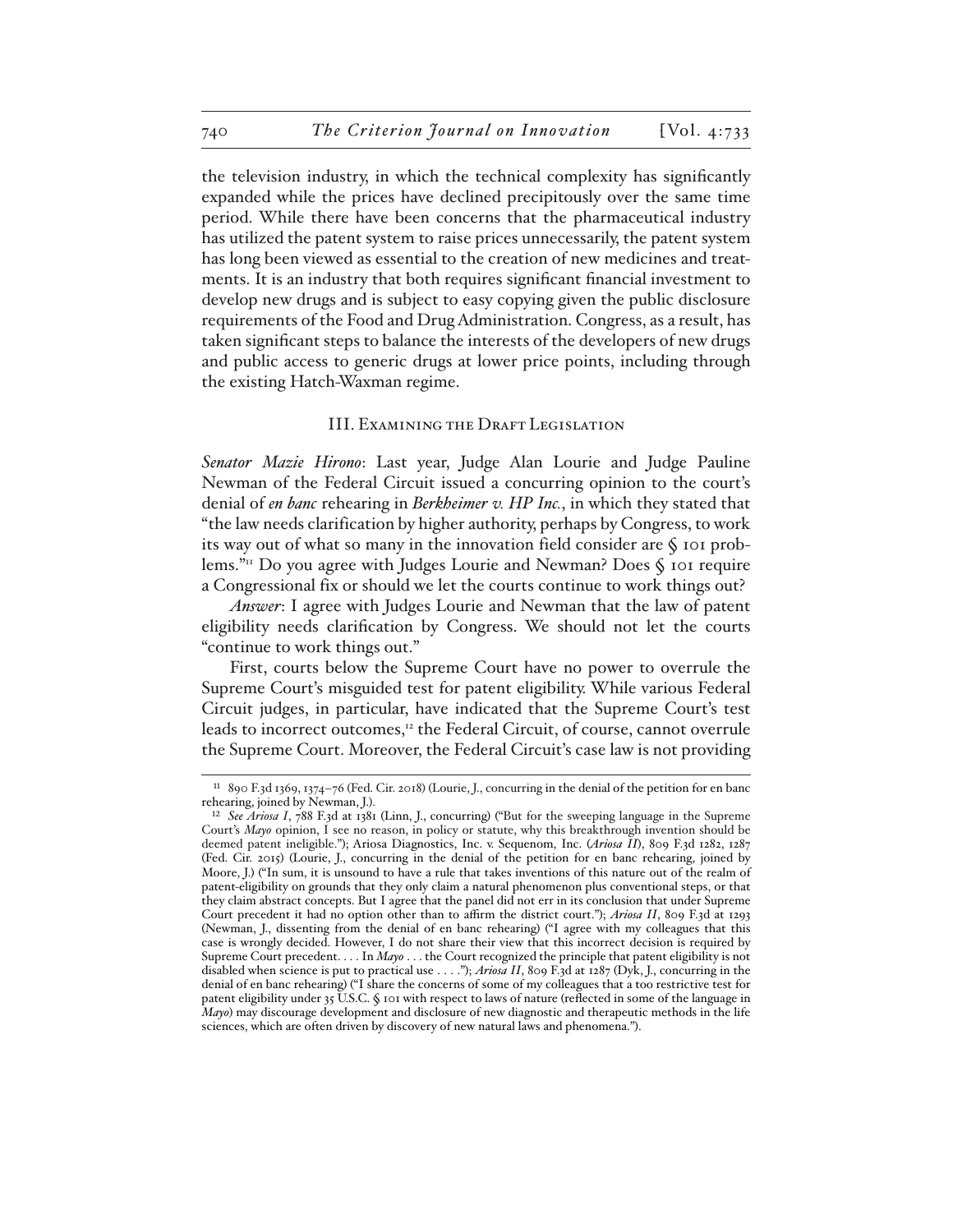workable guidance to patent examiners, district judges, attorneys, or investors to alleviate the concern with confusion and lack of administrability. The Federal Circuit is thus simply not able to work things out.

Second, the Supreme Court has proven that it is unable or unwilling to work things out. The Supreme Court has repeatedly focused on the doctrine of patent eligibility (it heard eight cases in forty years on patent eligibility, and only four cases on any other patent doctrine during the same time period), but to no avail. It has been unable to settle upon a clear test that provides correct and predictable results. Furthermore, as discussed above, the Court recently refused to grant certiorari in a case where all twenty-two amici supported certiorari to address the impact of the *Mayo* test. As I go into detail in my written testimony, moreover, even if the Court granted certiorari in a new case, it is unlikely that the Court would reverse its recent precedent in *Mayo* and *Alice*. 13 In short, in *Alice*, the Court already rejected calls to overturn *Mayo*'s test for patent eligibility. And even if the Court granted certiorari in a new case, it seems unlikely that the Supreme Court would reverse course in the area of patent eligibility given the Court's discussion of stare decisis in the recent patent case of *Kimble v. Marvel Enterprises*. 14

With all that said, these are not just my views. At the Section 101 Workshop I helped convene, there was consensus amongst experts on these same points:

[T]he workshop revealed a consensus that it is unlikely that the Supreme Court will reconsider the patent eligibility issue in the foreseeable future. Conferees also doubted that the Federal Circuit will confront the core concerns surrounding patent eligibility. Thus, legislative reform will be necessary to effect significant change in patent-eligibility standards.<sup>15</sup>

A Congressional fix is required.

#### *A. The "Field of Technology" Requirement*

*Senator Hirono*: The Federal Circuit rejected a "technological arts test" in its *en banc Bilski* opinion.16 It explained that "the terms 'technological arts' and 'technology' are both ambiguous and ever-changing."17 The draft legislation

<sup>&</sup>lt;sup>13</sup> The State of Patent Eligibility in America: Part I: Hearing Before the Subcomm. on Intell. Prop. of the Sen. *Comm. on the Judiciary*, 116th Cong. 9–12 (2019) (statement of David O. Taylor) [hereinafter Written Testimony of David O. Taylor].

<sup>14</sup> Kimble v. Marvel Entm't, LLC, 135 S. Ct. 2401 (2015).

<sup>15</sup> Lefstin, Menell & Taylor, *Final Report of the Berkeley Center for Law & Technology Section 101 Workshop: Addressing Patent Eligibility Challenges*, *supra* note 6, at 603.

<sup>16</sup> *In re* Bilski, 545 F.3d 943, 960 (Fed. Cir. 2008) (en banc).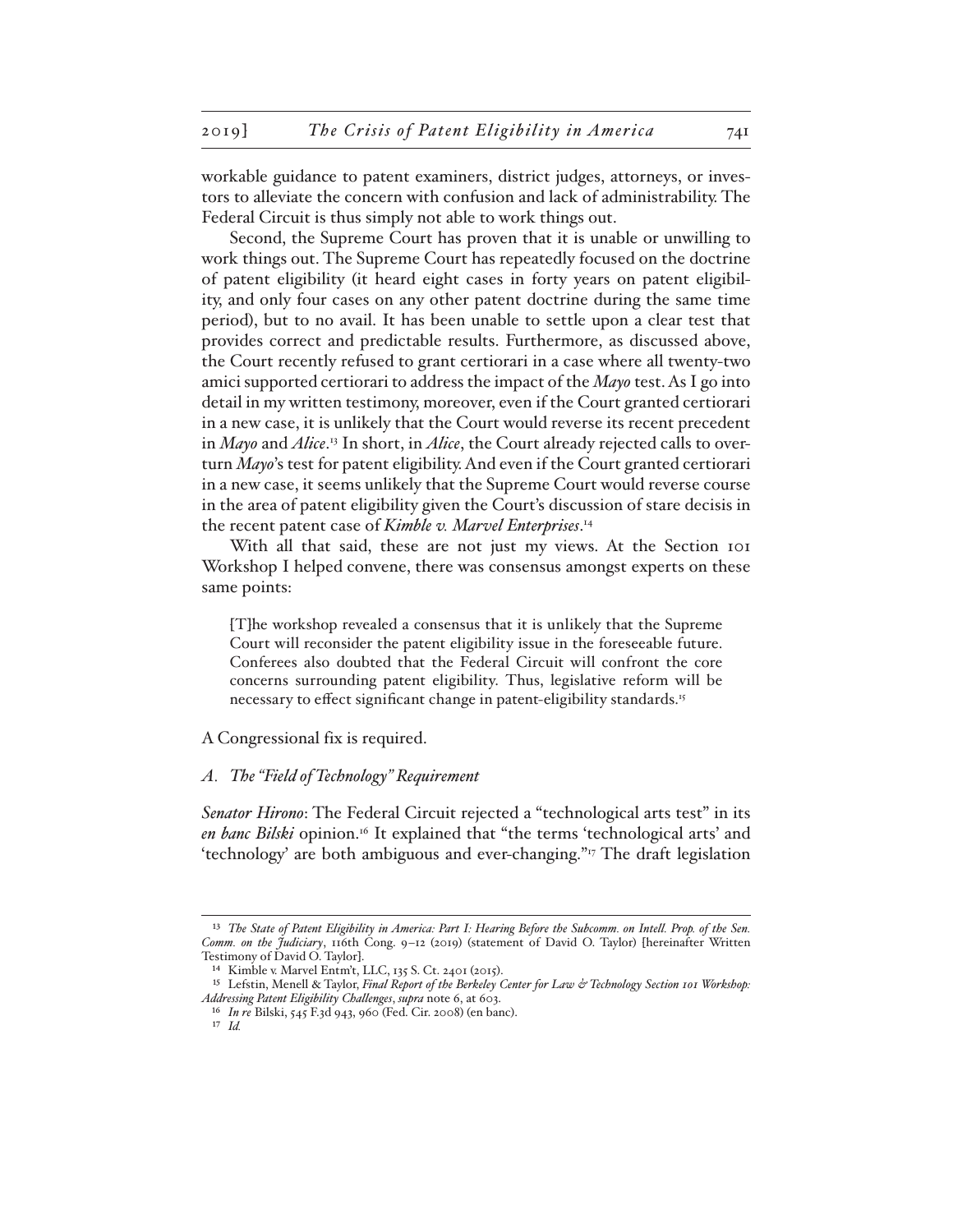includes the requirement that an invention be in a "field of technology."<sup>18</sup> Do you consider this a clear, understood term? If so, what does it mean for an invention to be in a "field of technology"?

*Answer*: I do not consider "technology" to be a clear, understood term, at least with respect to some disputes. While there is intuitive appeal to the idea that the patent system should be limited to anything that is in a "field of technology," unfortunately this intuition does not lead to a test that provides clarity, at least on the margin.

As I mentioned at the hearing, the Oxford English Dictionary includes a definition of "technology" as "the branch of knowledge dealing with the mechanical arts and applied sciences."19 In turn, it includes a definition of "mechanical arts" as "skilled activities or occupations predominately involving manual skills rather than mental ability; (in later use) such activities supported by the use of machines,"<sup>20</sup> and "art" as "a practical application of knowledge."21 This dictionary likewise defines "applied" to mean "put to a practical use; practical,"<sup>22</sup> and "science" to mean "a branch of study that deals with a connected body of demonstrated truths or with observed facts systematically classified and more or less comprehended by general laws, and incorporating trustworthy methods (now esp. those involving the scientific method and which incorporate falsifiable hypotheses) for the discovery of new truths in its own domain."23

Given these definitions, it seems apparent that "field of technology" would exclude purely mental activities, fine arts, and pure science, but it is unclear whether judges would exclude other things litigants would be sure to dispute. Going back to the Federal Circuit's rejection of this test in its *en banc Bilski* opinion, it is worth highlighting the competing arguments the court noted. The court compared the appellee's argument that "non-technological inventions" would exclude "activities whose ability to achieve their claimed goals depended solely on contract formation" with the argument in an amicus brief that "innovations in business, finance, and other applied economic fields plainly qualify as 'technological'" because "a fair definition of technological is 'characterized by the practical application of knowledge in a particular field'" and modern economics has "a closer affinity to physics and engineering than to liberal arts like English literature."<sup>24</sup>

<sup>&</sup>lt;sup>18</sup> *Draft Legislation*, U.S. SENATE COMMITTEE ON THE JUDICIARY, SUBCOMMITTEE ON INTELLECTUAL Property (May 22, 2019), https://www.tillis.senate.gov/services/files/E8ED2188-DC15-4876-8F51-A03C-F4A63E26 [hereinafter *Draft Legislation*].

<sup>&</sup>lt;sup>19</sup> *Technology*, Oxford ENGLISH DICTIONARY (2d ed. 1989).

<sup>&</sup>lt;sup>20</sup> *Mechanical Arts*, OXFORD ENGLISH DICTIONARY (2d ed. 1989).

<sup>&</sup>lt;sup>21</sup> *Art*, Oxford English Dictionary (2d ed. 1989).

<sup>&</sup>lt;sup>22</sup> *Applied*, OXFORD ENGLISH DICTIONARY (2d ed. 1989).

<sup>&</sup>lt;sup>23</sup> *Science*, OXFORD ENGLISH DICTIONARY (2d ed. 1989).

<sup>24</sup> *In re* Bilski, 545 F.3d 943, 960 (Fed. Cir. 2008) (en banc).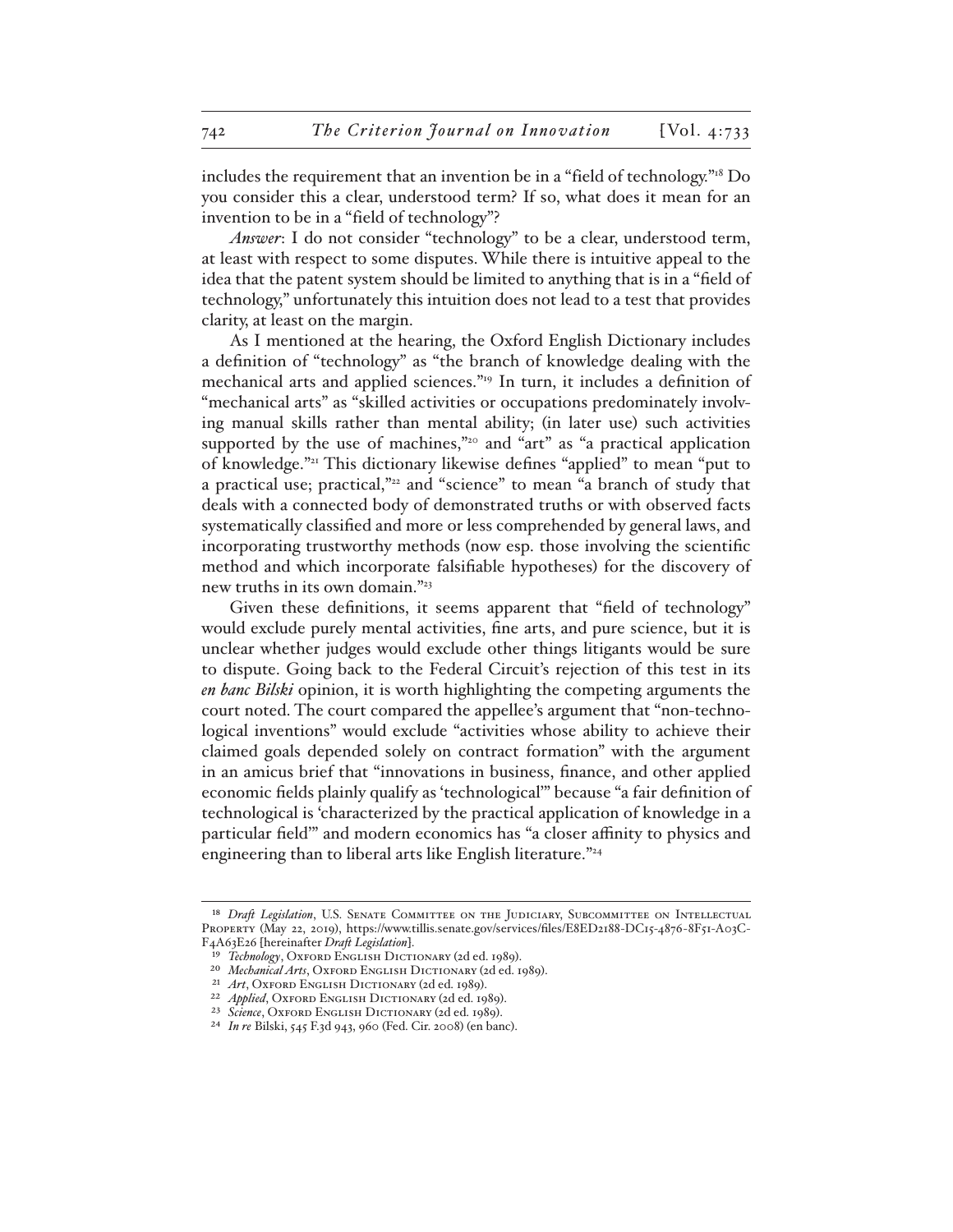Given these types of arguments, the "field of technology" requirement might give substantial discretion to judges to make idiosyncratic determinations, which would undermine the predictability inventors and investors need. Patent examiners and judges will likely struggle to answer the question of what exactly is and is not a "field of technology," just like there is no clear demarcation between what is and is not a business method. In short, these questions will provide significant room for litigation and discretion. While I have indicated before that a field of technology test is a possible option to reform patent eligibility law, $25$  in my view, it is not the best approach because it is highly dependent upon the appropriate use of discretion by patent examiners and judges. Finally, this aspect of the proposal does not fare very well on the principle of flexibility. It might be understood to be a standard that codifies what is currently viewed as a "field of technology." Indeed, while it is fairly easy to distinguish between existing fields of technology (for example, pharmaceuticals versus construction), it is much more difficult to identify what makes something qualify as a field of technology versus not, particularly when that something is new.

*Senator Hirono*: The European Union, China, and many other countries include some sort of "technology" requirement in their patent eligibility statutes. What can we learn from their experiences?

*Answer*: Notably, my understanding is that European patent examiners initially considered artificial intelligence to be ineligible based upon a similar "field of technology" requirement.<sup>26</sup> One thing I think we can learn from this is that when new developments do not fall within an existing "field of technology," some patent examiners and judges may not know whether the "field of technology" test is met. This is problematic given that a goal of the patent system is to encourage cutting-edge inventions.

*Senator Hirono*: Is a claim that describes a method for hedging against the financial risk of price fluctuations—like the one at issue in the *Bilski* case—in a "field of technology"? What if the claim requires performing the method on a computer?

*Answer*: It seems highly likely a court would conclude that a method for hedging against the financial risk of price fluctuations is not in a "field of technology." While the question is closer if the claim requires performing the

<sup>25</sup> Taylor, *Amending Patent Eligibility*, *supra* note 1, at 2214 n.267 ("If the conclusion is that [an alternative] approach does not appropriately treat [problematic] types of claims, the next step is to consider the addition of an appropriate, narrowly-tailored patentability requirement, such as a limitation on patents to 'technological arts' or 'technological fields of invention.'").

<sup>26</sup> Lefstin, Menell & Taylor, *Final Report of the Berkeley Center for Law & Technology Section 101 Workshop: Addressing Patent Eligibility Challenges*, *supra* note 6, at 601 ("One participant noted . . . that it is unclear how the technological arts test applies to new technologies. That participant noted that European patent examiners initially considered artificial intelligence to be ineligible.").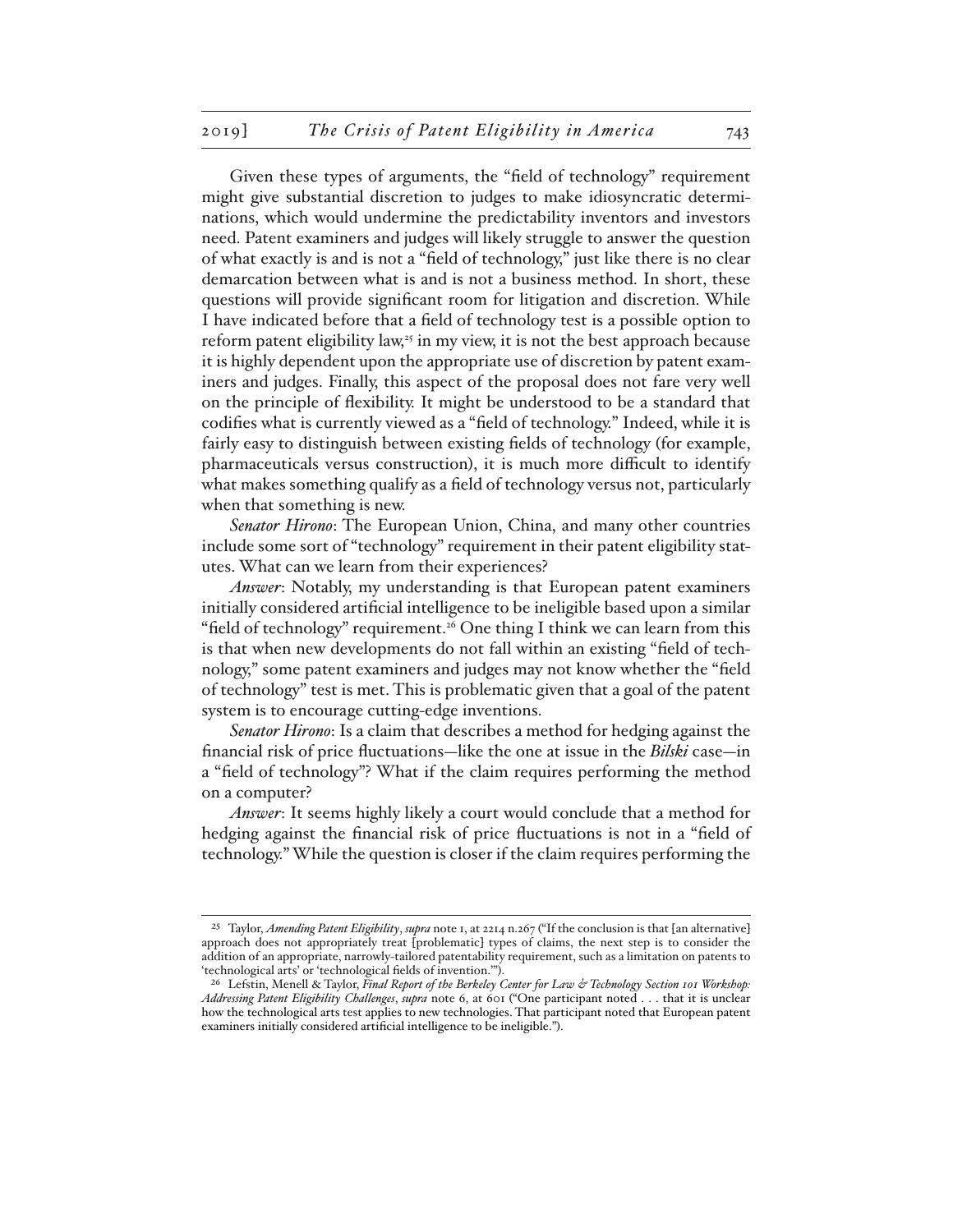method on a computer, it still seems likely to me that most courts would find that claim also ineligible.

*Senator Hirono*: What changes to the draft, if any, do you recommend to make the "field of technology" requirement more clear?

*Answer*: Given the lack of clarity associated with the "field of technology" requirement at least on the margin, I recommend serious consideration be given to eliminating it from the proposed definition of "useful." The definition might be rephrased, for example, merely to recite that "'useful' means having practical utility as a result of human intervention."

#### *B. Exclusions to Patent Eligibility*

*Senator Hirono*: Sen. Tillis and Sen. Coons have made clear that genes as they exist in the human body would not be patent eligible under their proposal. Are there other things that Congress should make clear are not patent eligible? There are already statutes that prevent patents on tax strategies and human organisms. Are there other categories that should be excluded?

*Answer*: There may be other categories. Reform proposals in the area of patent eligibility should bring to the forefront of our collective consciousness the role of the patent system in encouraging use of technology some deem immoral or unethical. Patent law historically allowed judges to address moral and ethical concerns related to technology. Judges did so by determining on an ad hoc basis whether inventions were "injurious to the well-being . . . or sound morals of society" or, in other words, "mischievous or immoral."<sup>27</sup> While this historical approach resembles the modern contract doctrine of public policy, it is not the best approach. Indeed, given various considerations—certainty and predictability, clarity, expertise, and accountability chief among them judges and agencies should not be tasked with determining which technologies should not be patent-eligible based on moral or ethical concerns. The best approach is to address any moral or ethical concerns related to technology through legislation. At a minimum, Congress should consider readopting as statutory text the Weldon Amendment, which states that "no patent may issue on a claim directed to or encompassing a human organism."28

#### *C. Proposed Changes to Section 112 of the Patent Act*

*Senator Hirono*: I have heard complaints that courts do not consistently enforce Section 112 with respect to claims for inventions in the high tech space. Are these valid complaints?

<sup>27</sup> Lowell v. Lewis, 15 F. Cas. 1018 (C.C.D. Mass. 1817) (Story, J.).

<sup>28</sup> Leahy-Smith America Invents Act, Pub. L. No. 112-29, § 33(a), 125 Stat. 284, 340 (2011).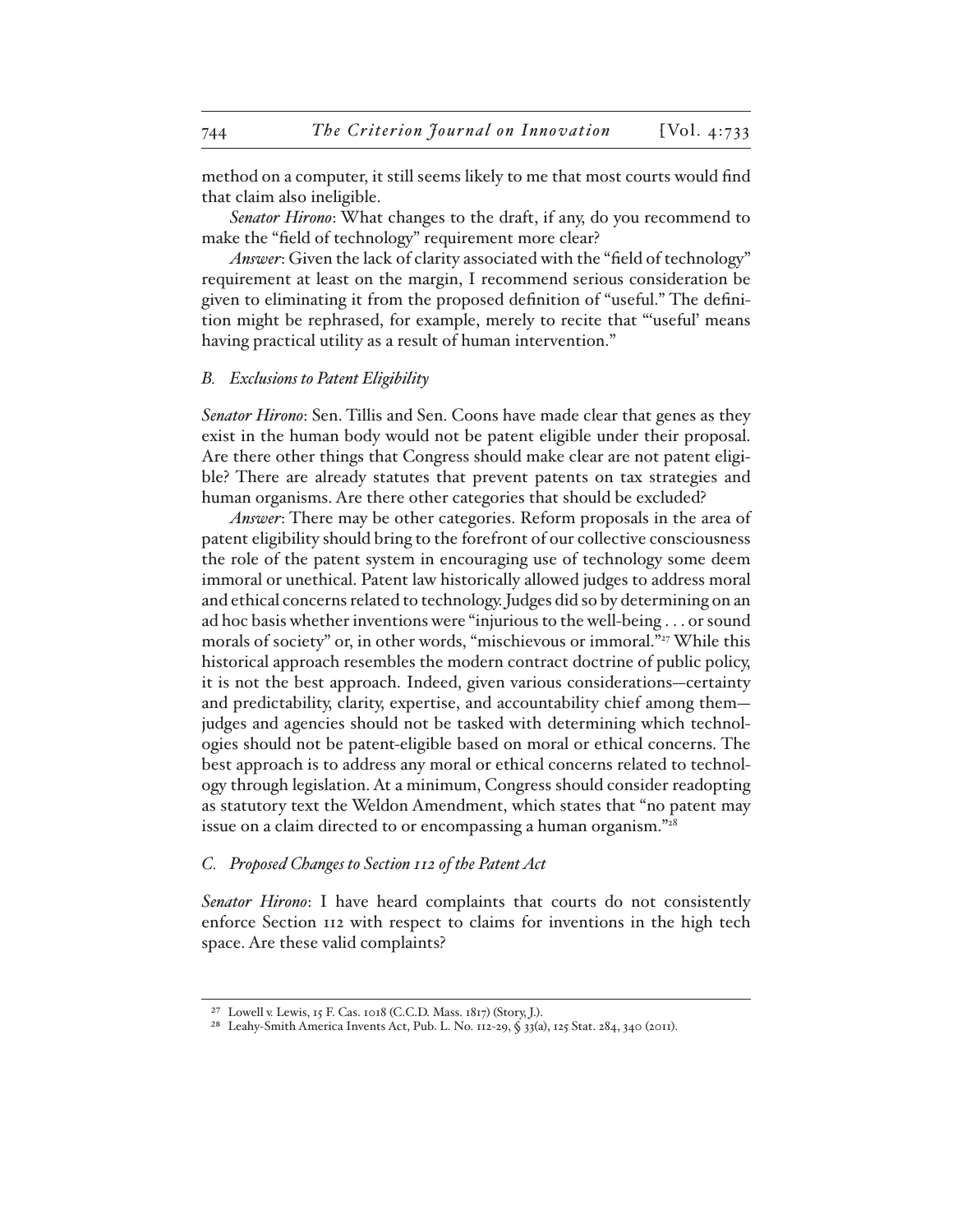*Answer*: Complaints that courts do not consistently enforce section 112 with respect to claims for inventions in the high-tech space do not appear to me to be valid. When called upon, courts apply the existing section 112 doctrines with vigor, and I have not seen courts enforcing the doctrines of section 112 inconsistently. As I explained in detail in my written testimony, the existing written description, enablement, and definiteness requirements of section 112 (along with other aspects of the existing statute, including the existing limitation on functional claiming and the non-obviousness requirement) already addresses concerns with claim breadth, vagueness, and abstractness using well-defined legal tests that provide certainty and predictable results in the high-tech area (indeed in all areas of technology).29 I encourage you to review my detailed testimony on point, which discusses several examples of courts applying the current statutory doctrines.

On the other hand, a valid complaint I have heard in the high-tech space (primarily from representatives of large companies) is that courts consider the written description requirement a question of fact, which does not lend itself to early resolution in cases. Indeed, while the Federal Circuit has consistently held that the enablement requirement is a question of law,<sup>30</sup> it has consistently held that the written description requirement is a question of fact.31 This, however, is merely a procedural problem. Solving this problem would not require any change to any substantive aspect of section 112, unlike the current proposed reform to section 112(f). All that is required to address this procedural problem is to include a provision in the proposed reform stating, for example, that "compliance with the written description requirement of section 112(a) shall be a question of law exclusively within the province of the court."

Changing the law to require that courts determine compliance with the written description requirement as a matter of law would be entirely appropriate. The Federal Circuit recently explained the analysis required by the written description requirement:

The written description requirement of  $35$  U.S.C.  $\oint$  112,  $\P$  1 provides, in pertinent part, that "[t]he specification shall contain a written description of the invention." That requirement is satisfied only if the inventor "convey[s] with reasonable clarity to those skilled in the art that, as of the filing date sought, he or she was in possession of the invention,' and demonstrate[s] that by disclosure in the specification of the patent." "The essence of the written description requirement is that a patent applicant, as part of

<sup>29</sup> Written Testimony of David O. Taylor, *supra* note 13, at 37–44.

<sup>30</sup> *See, e.g.*, Trustees of Bos. Univ. v. Everlight Elecs. Co., 896 F.3d 1357, 1361 (Fed. Cir. 2018) ("Whether a claim satisfies § 112's enablement requirement is a question of law we review de novo.").

<sup>31</sup> *See, e.g.*, Nuvo Pharm. (Ir.) Designated Activity Co. v. Dr. Reddy's Labs. Inc., 923 F.3d 1368, 1376 (Fed. Cir. 2019) ("Whether a claim satisfies the written description requirement is a question of fact.").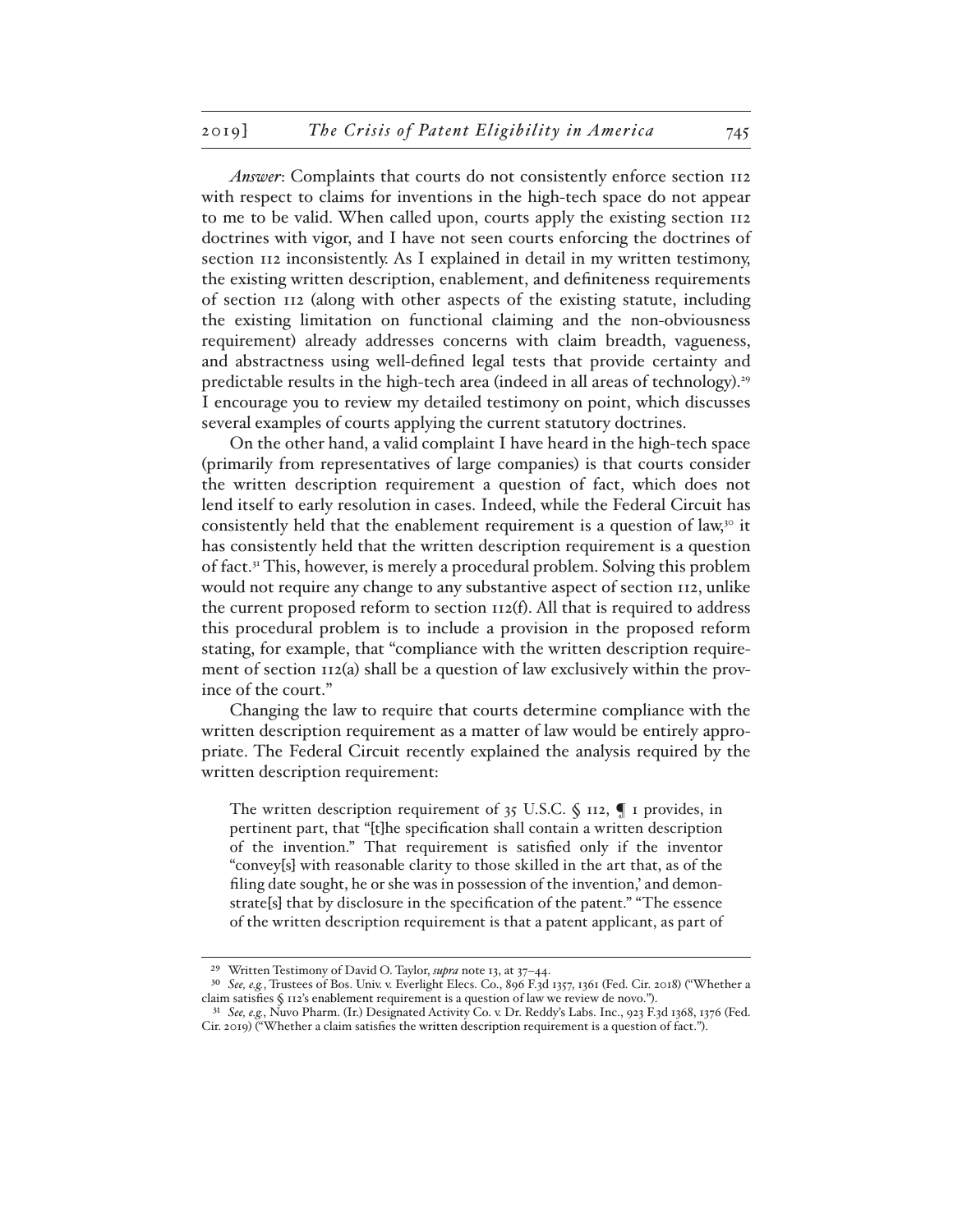the bargain with the public, must describe his or her invention so that the public will know what it is and that he or she has truly made the claimed invention."32

The written description requirement, in other words, requires an analysis of the patent's (or patent application's) specification to determine whether it alone demonstrates that the applicant truly invented what is claimed as the invention. To the extent this analysis focuses on the specification rather than extrinsic evidence, it is perfectly suited for courts to do the analysis. And while it is an analysis done from the perspective of one skilled in the relevant field of art and furthermore may include limited fact finding, neither of these points, alone or in combination, necessarily justifies treatment of written description as ultimately a matter of fact for a jury. Indeed, the Supreme Court concluded that claim construction (which similarly is done from the perspective of one skilled in the relevant field of art and may include limited fact finding) is ultimately a question of law for the court.<sup>33</sup>

Changing the law to require that courts determine compliance with the written description requirement as a matter of law would allow for early resolution in appropriate cases pursuant to Federal Rules of Civil Procedure  $12(b)(6)$  or  $56(a)$ . It would thus address and resolve a legitimate concern with the current law governing section 112.

## *D.* The Proposed Change to Section 112(f) Is Unnecessary to Limit the Scope of *Claims to What Was Actually Invented*

*Senator Hirono*: Do the proposed changes to Section 112 adequately address those complaints and limit the scope of claims to what was actually invented?

*Answer*: The proposed changes to section 112 go well beyond the complaints by representatives of large companies in the high-tech space. While the changes seek to address concerns with generic computer language and claims to software algorithms, section 112 covers every single patent element of every single patent. The changes therefore could cause a sea change with broad, significant ramifications in other areas, including life sciences. In short, depending upon how the changes are interpreted, this proposal might significantly constrain the breadth of all claims, substantially reduce the value of all patents given their narrower scope, greatly increase the costs of drafting all patents by requiring encyclopedic disclosures with respect to every part of every claim regardless of the knowledge of persons of

<sup>&</sup>lt;sup>32</sup> *Id.* at 1376-77 (first quoting 35 U.S.C. § 112(a) (2012); then quoting Centocor Ortho Biotech, Inc. v. Abbott Labs., 636 F.3d 1341, 1348 (Fed. Cir. 2011); and then quoting AbbVie Deutschland GmbH & Co. v. Janssen Biotech, Inc., 759 F.3d 1285, 1298 (Fed. Cir. 2014)).

<sup>33</sup> Markman v. Westview Instruments, Inc., 517 U.S. 370, 372 (1996) ("We hold that the construction of a patent, including terms of art within its claim, is exclusively within the province of the court.").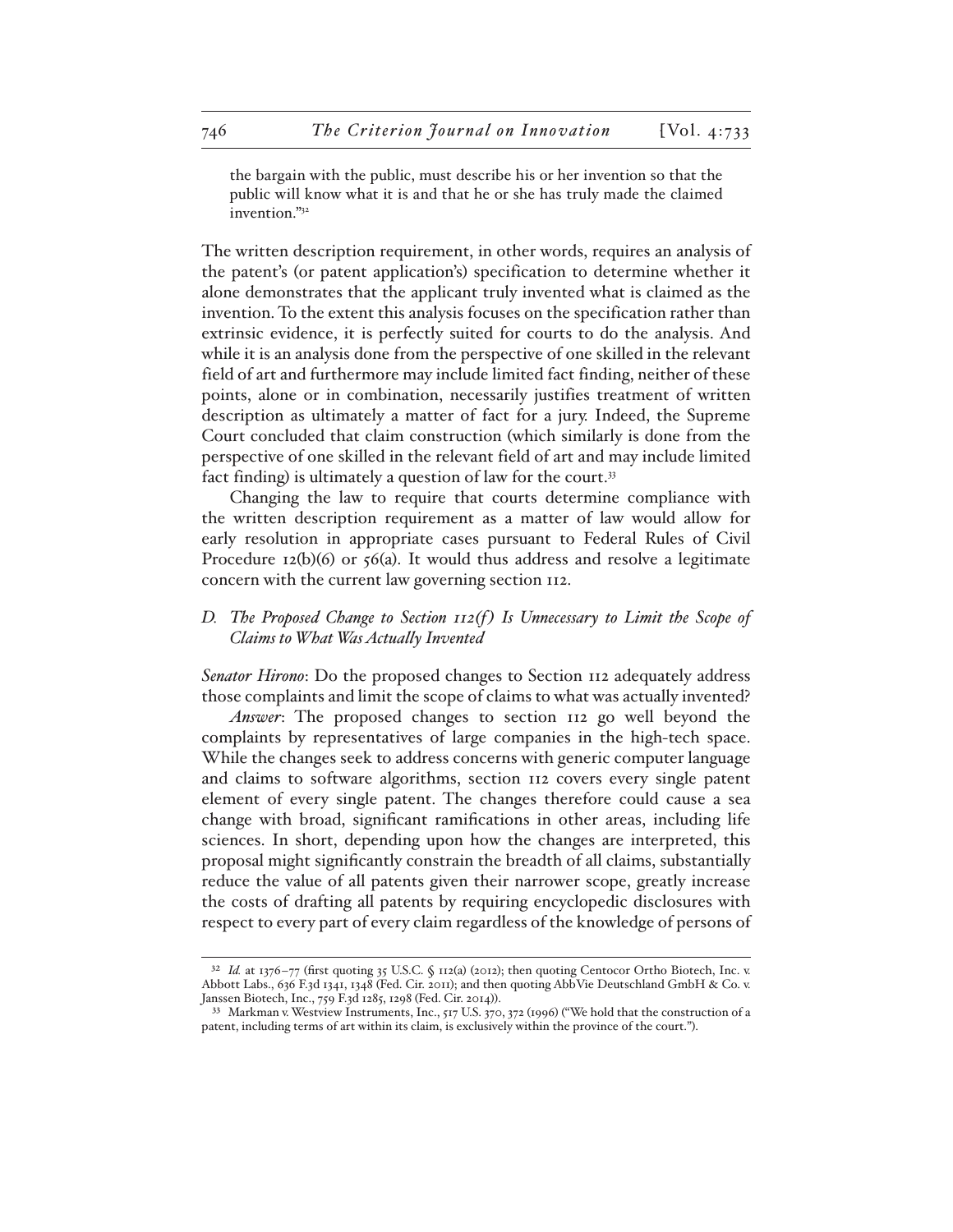ordinary skill in the art, complicate the analysis of patents given encyclopedic disclosure of already-known technology, and ultimately (as a result) lead to reduced investment in inventive efforts.

The proposed changes to section 112 (unlike the procedural change discussed above) also are unnecessary. They relate to section 112(f), but the existing statutory doctrines of sections  $112(a)$ , (b), and (f) (written description, enablement, definiteness, and functional claiming) already limit the scope of claims to what was actually invented. I mentioned above that I provided detailed written testimony on that point. I will provide a short summary given the importance of the point.

#### *1. The Written Description Requirement*

The written description requirement mandates that the specification of a patent clearly allow someone of ordinary skill in the art to recognize that the inventor invented what is claimed.34 In other words, the specification must convey to one of ordinary skill that the inventor "had possession of the claimed subject matter as of the filing date," where possession refers to "possession as shown in the disclosure."35 With respect to "genus" or "generic" claims in particular, compliance with the written description requirement may be made in two ways: possession may be shown through the disclosure of example species of the claimed genus, or through the disclosure of structural features common to members of the genus.36 Moreover, the law includes a set of objective guidelines for making a determination of whether a claim to a genus meets the written description requirement.37 These guidelines include identifying the existing knowledge in the particular field, the extent and content of the prior art, the maturity of the science or technology, and the predictability of the aspect at issue.<sup>38</sup> Thus, the law governing the written description requirement provides objective inquiries that help make the determination of compliance reasonably ascertainable. And if the named inventor has not shown through her patent application that she invented what is claimed, the claim is invalid. This limits the scope of claims to what was actually invented. Indeed, that is the point.

<sup>34</sup> Ariad Pharm., Inc. v. Eli Lilly & Co., 598 F.3d 1336, 1340 (Fed. Cir. 2010) (en banc) (reaffirming that the first paragraph of section 112 contains a written description requirement separate from the enablement requirement).

*Id.* at 1351.

<sup>36</sup> *Id.* at 1352.

<sup>37</sup> *Id.* at 1351 ("For generic claims, we have set forth a number of factors for evaluating the adequacy of the disclosure, including 'the existing knowledge in the particular field, the extent and content of the prior art, the maturity of the science or technology, [and] the predictability of the aspect at issue.'") (quoting Capon v. Eshhar, 418 F.3d 1349, 1359 (Fed. Cir. 2005)).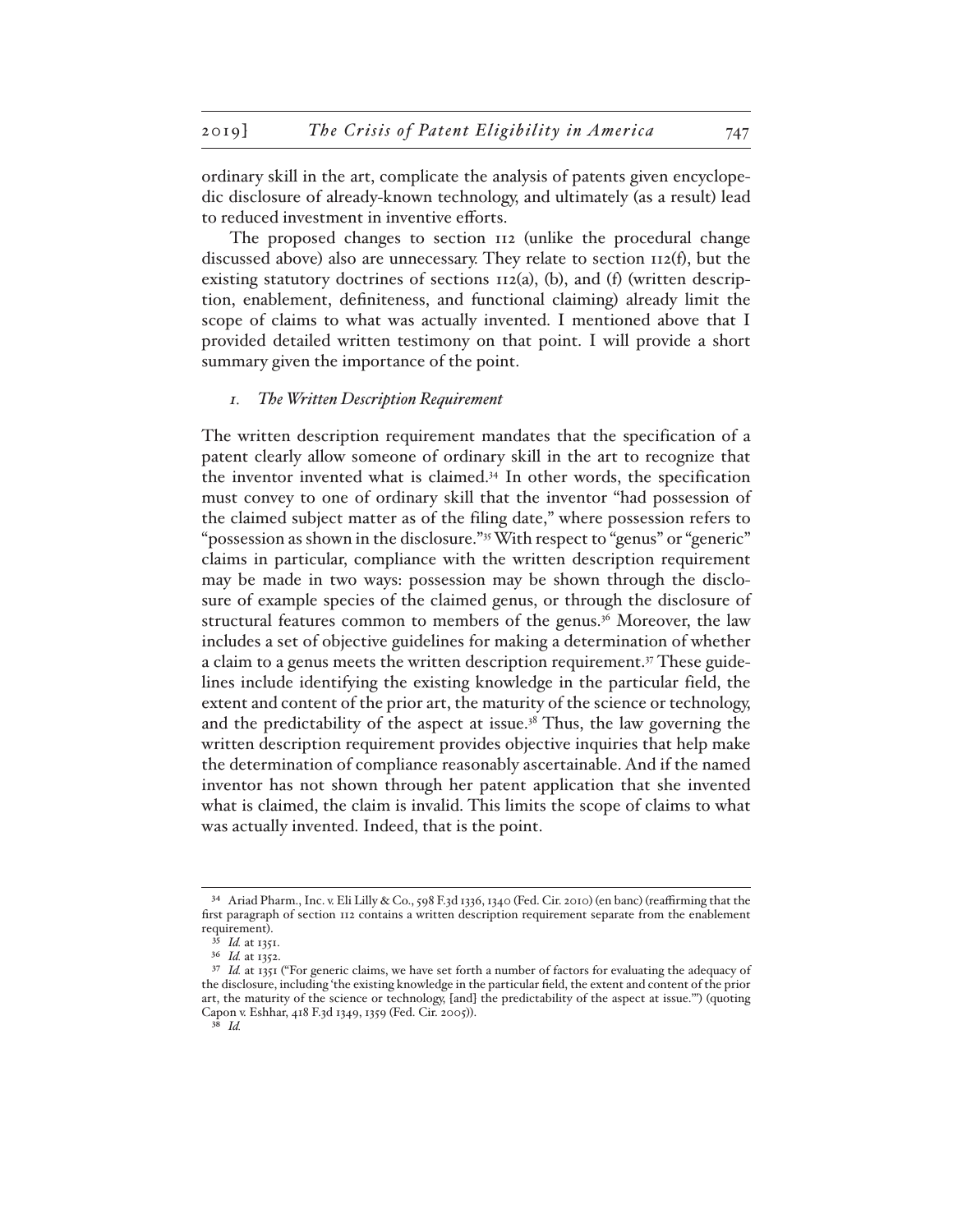#### *2. The Enablement Requirement*

In turn, the enablement requirement mandates that the specification describe the "manner and process of making and using [the claimed invention], in such full, clear, concise, and exact terms as to enable any person skilled in the art to which it pertains, or with which it is most nearly connected, to make and use the same."39 As applied by the Federal Circuit, the enablement requirement ensures that the specification includes sufficient disclosure to enable one of ordinary skill in the art to practice the claimed invention "without undue experimentation."40 If there is evidence that some experimentation is needed to practice the claimed invention, the court refers to a set of objective guidelines or "factual considerations" to determine "whether the amount of that experimentation is either 'undue' or sufficiently routine such that an ordinarily skilled artisan would reasonably be expected to carry it out."41 These factual considerations include

(1) the quantity of experimentation necessary, (2) the amount of direction or guidance presented, (3) the presence or absence of working examples, (4) the nature of the invention,  $\zeta$  the state of the prior art,  $\zeta$  the relative skill of those in the art,  $(7)$  the predictability or unpredictability of the art, and (8) the breadth of the claims.42

Yet again, the objective nature of these factual considerations allows for reasonable certainty with respect to the outcome of the analysis. Moreover, this analysis again ensures that the scope of claims is limited to what was actually invented. If someone cannot adequately explain how to make and use the claimed invention, there is (at least) a substantial question whether the person has actually invented it.

### *3. The Definiteness Requirement*

Also consider the definiteness requirement. By ensuring that claims are reasonably certain, the definiteness requirement ensures that a claim is not vague.43 While it may be true that, standing alone, the definiteness requirement cannot invalidate abstract claims—because the definiteness requirement "asks whether a person having ordinary skill in the art (PHOSITA) could understand the claims, regardless of how abstract or applied they

<sup>39</sup> 35 U.S.C. § 112(a) (2012).

<sup>40</sup> Alcon Research Ltd. v. Barr Labs., Inc., 745 F.3d 1180, 1188 (Fed. Cir. 2014) (quoting Johns Hopkins Univ. v. CellPro, Inc., 152 F.3d 1342, 1360 (Fed. Cir. 1998)).

<sup>41</sup> *Id.* (quoting *In re* Wands, 858 F.2d 731, 737 (Fed. Cir. 1988)).

<sup>42</sup> *Wands*, 858 F.2d at 737 (citing *Ex parte* Forman, 230 U.S.P.Q. 546, 547 (B.P.A.I. 1986)).

<sup>43</sup> Nautilus, Inc. v. Biosig Instruments, Inc., 572 U.S. 898, 901 (2014) ("[W]e hold that a patent is invalid for indefiniteness if its claims, read in light of the specification delineating the patent, and the prosecution history, fail to inform, with reasonable certainty, those skilled in the art about the scope of the invention.").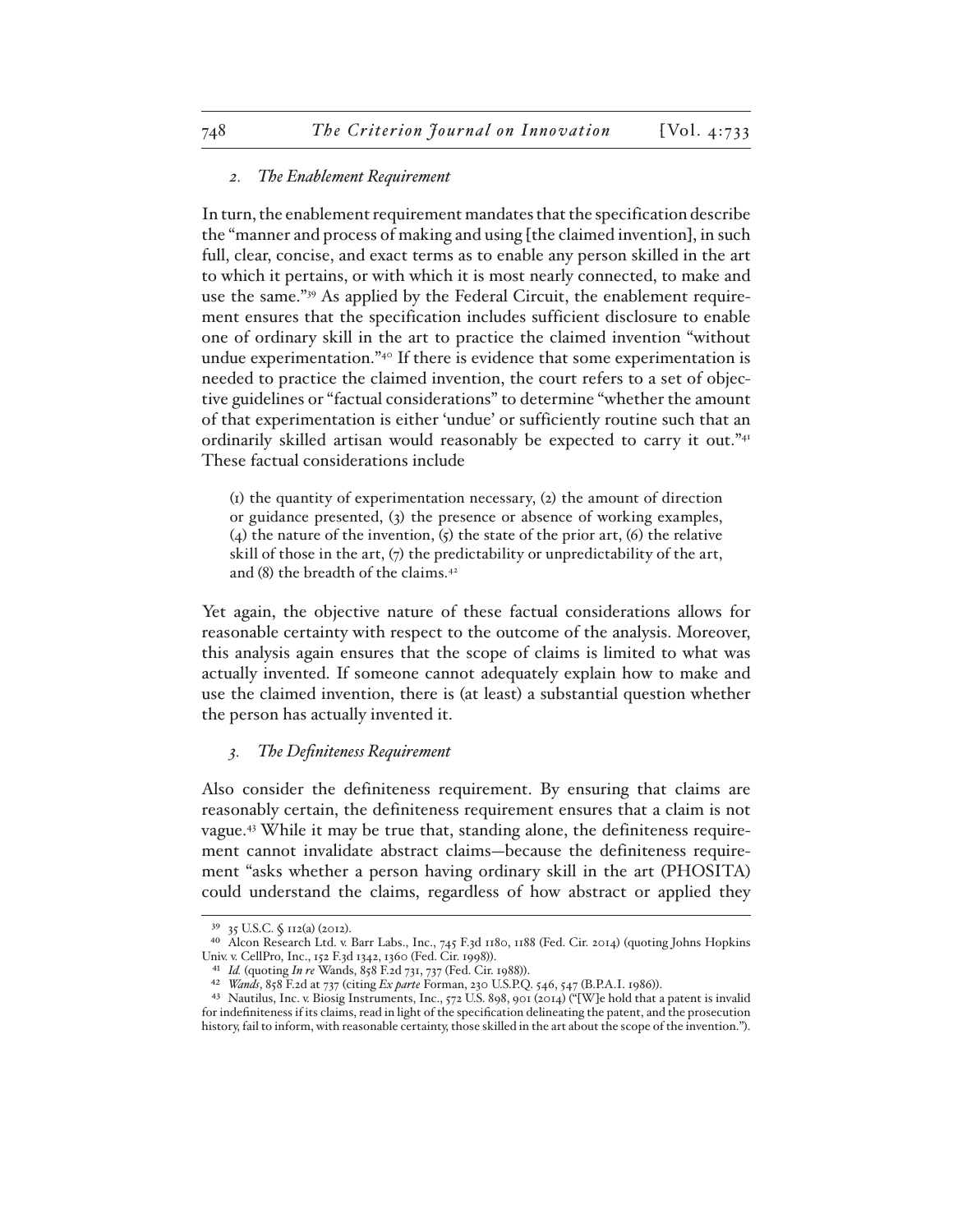might be"44—it does help ensure that claims are clear so that it is possible to determine their scope. Beyond eliminating vagueness (which really is one type of abstractness), therefore, the definiteness requirement serves an important helping function; only when a patent examiner or court can determine the scope of a claim can it determine whether that scope is supported by a disclosure in the specification that meets the written description, enablement, and utility requirements, which are the statutory doctrines that prevent claims from covering mere abstractions rather than what was invented.

#### *4. The Limitation on Functional Claiming*

Finally, consider the existing limitation on functional claiming expressed in section  $112(f).45$  It allows for an element in a claim to be expressed in functional language ("as a means or step for performing a specified function without the recital of structure, material, or acts in support thereof", but limits the construction of this language "to cover the corresponding structure, material, or acts described in the specification and equivalents thereof."46 Thus, while one might express a claim in terms of a result, the claim must be interpreted to be limited to the way to achieve the result that is identified in the specification (and its equivalents). Section  $112(f)$  therefore already works to limit claims to specific embodiments or applications rather than abstract ideas—in other words to what is disclosed and equivalents to what is disclosed.

With respect to concern by large companies in the high-tech sector in particular, let me highlight that the Federal Circuit has repeatedly used the existing limitation on functional claiming and the indefiniteness requirement to invalidate claims to generic software functionality because the specifications of the relevant patents fail to include the required software algorithms. Indeed, it has long been the law that inadequate disclosure of algorithms to support functional language results in violation of the written description, enablement, definiteness, and functional claiming requirements. I provide an example in my written testimony: *In re Katz Interactive Call Processing Patent Litigation*. 47 In that case, the Federal Circuit invalidated several of Ronald Katz's claims that included functional language because there was inadequate supporting disclosure in the relevant patents' specifications. The proposed change to section  $112(f)$  is simply not necessary to limit the scope of claims to what was actually invented.

<sup>44</sup> *See* Mark A. Lemley, Michael Risch, Ted Sichelman & R. Polk Wagner, *Life After* Bilski, 63 Stan. L. Rev. 1315, 1331 (2011).

<sup>45</sup> 35 U.S.C. § 112(f) (2012).

<sup>46</sup> *Id.*

<sup>47</sup> Written Testimony of David O. Taylor, *supra* note 13, at 43–44 (discussing *In re* Katz Interactive Call Processing Patent Litigation, 639 F.3d 1303, 1315 (Fed. Cir. 2011).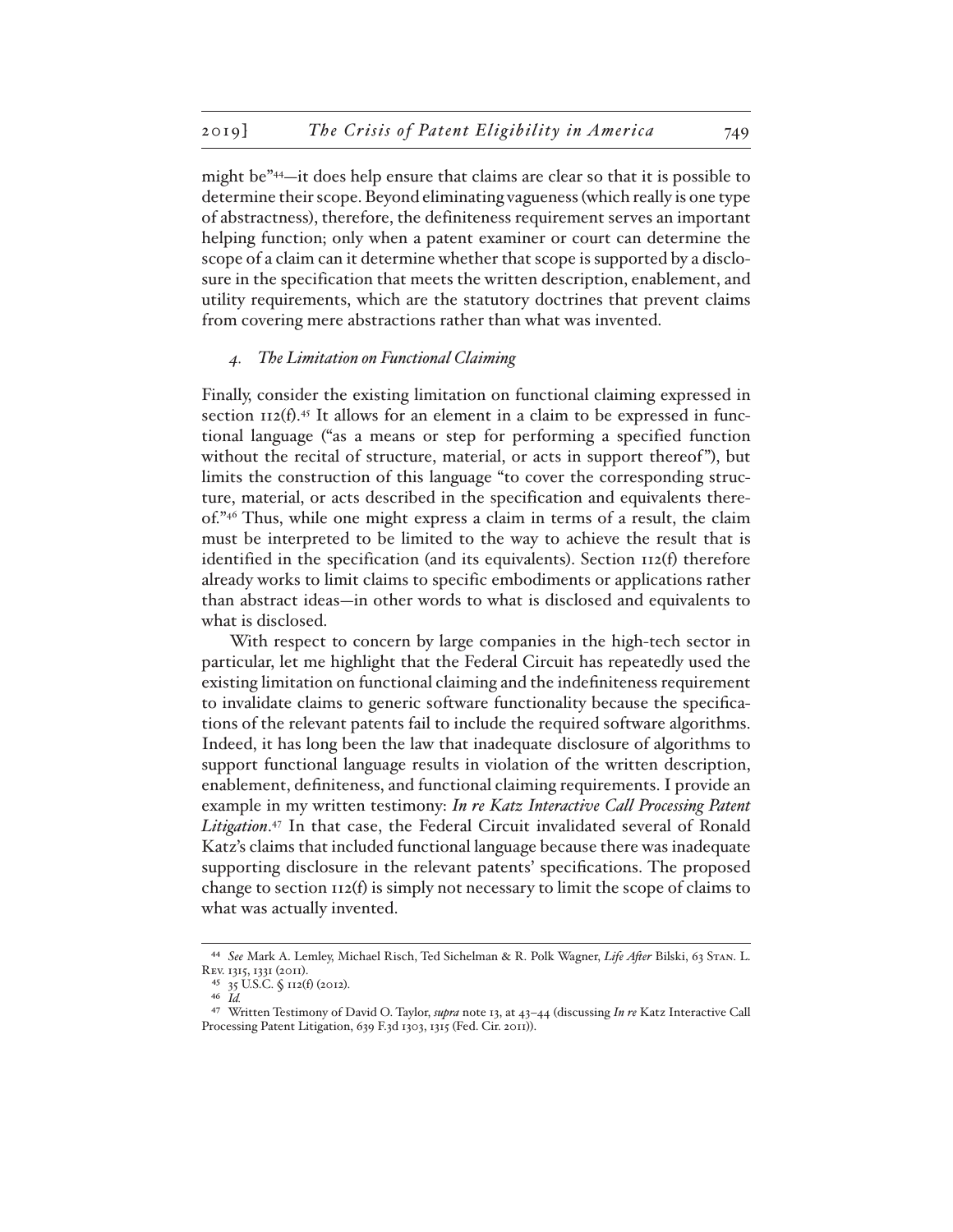#### *E. The Risk of Design Arounds*

*Senator Hirono*: Are you concerned that the proposed changes will make it too easy for competitors to design around patent claims that use functional language?

*Answer*: Yes, I am concerned that the proposed changes will make it too easy for competitors to design around patent claims. Every element of every claim arguably includes functional language to some degree, because every element is part of a utility patent, which, by definition, describes something functional. If courts determine that these elements must now be limited in scope to disclosed structures or methods (and equivalents), the result will be that the claims will not cover alternative structures and methods *even if only ordinary skill and no undue experimentation is needed to identify that alternative*.

Moreover, given that the intent of the person who drafted the elements will no longer be part of the analysis (because the current presumption-approach will be eliminated), one of two possibilities will exist: (1) the person may not have drafted the specification to cover all of the alternatives that mere ordinary skill and no undue experimentation would be needed to identify (particularly if the person did not anticipate section 112(f) treatment); or (2) the person will have drafted the specification to cover all of the alternatives that mere ordinary skill and no undue experimentation would be needed to identify (if the person anticipated or recognized the risk of section 112(f) treatment). In the first scenario, the incentive to invent is undermined by a narrow understanding of the inventor's right. In the second scenario, the law has encouraged the person drafting the patent to create an encyclopedic disclosure *of already-known structures and methods even though one of ordinary skill would already know those structures and methods*, which drives up the cost of drafting patents, by definition does not disclose anything new to the public, and will create difficulty for patent examiners and judges as they wade through deep disclosures of already-known technology.

#### *F. Obvious-Type Double Patenting*

*Senator Hirono*: There is an intense debate going on right now about what to do about the high cost of prescription drugs. One concern is that pharmaceutical companies are gaming the patent system by extending their patent terms through additional patents on minor changes to their drugs. My understanding is that the doctrine of obviousness-type double patenting is designed to prevent this very thing. The Federal Circuit has explained that obviousness-type double patenting "is grounded in the text of the Patent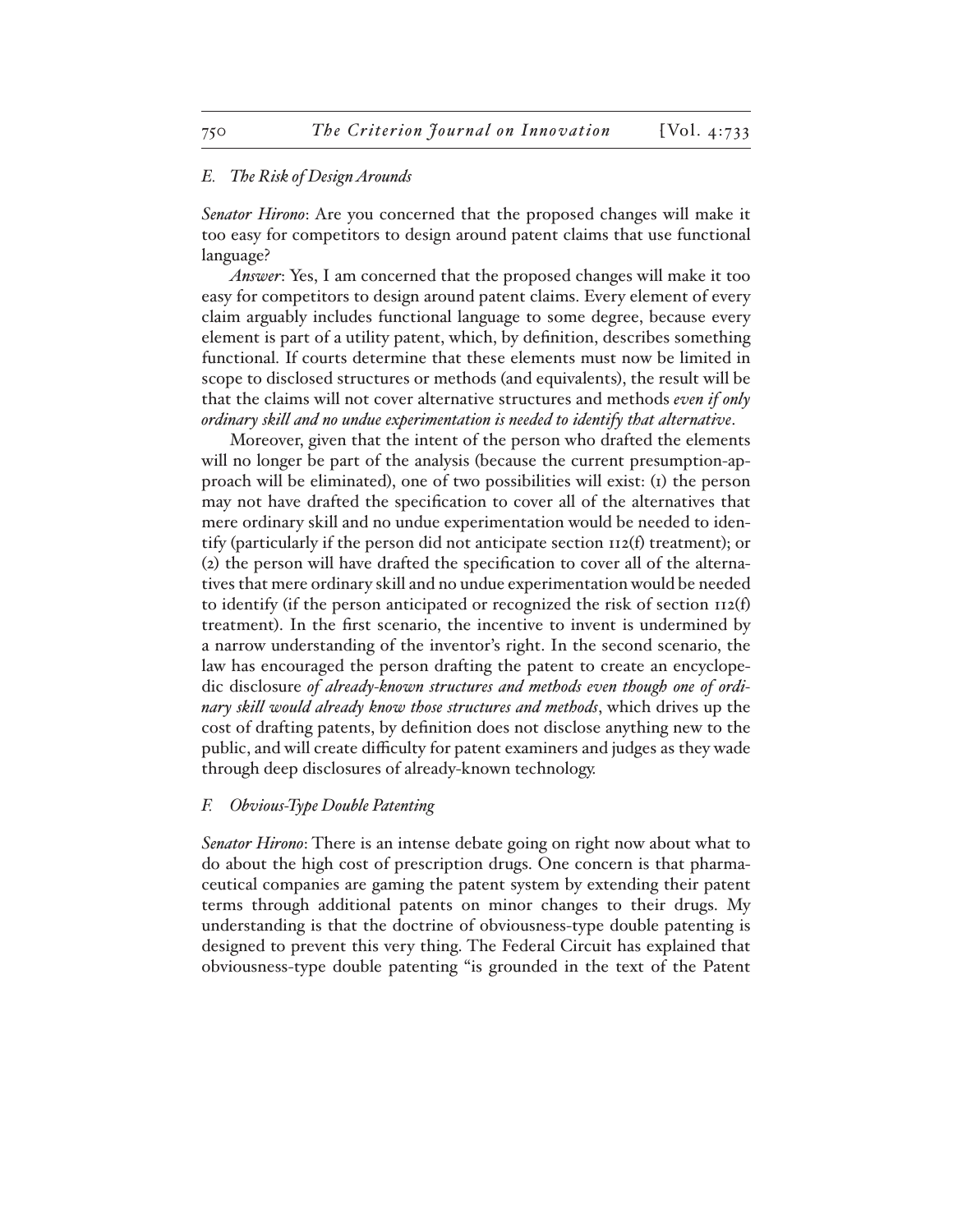Act" and specifically cited Section 101 for support.48 Would the proposed changes to Section 101 and the additional provision abrogating cases establishing judicial exceptions to Section 101 do away with the doctrine of obviousness-type double patenting? If so, should the doctrine of obvious-type double patenting be codified?

*Answer*: The proposed changes to the *text* of section 101 would not do away with the doctrine of obvious-type double patenting. Obvious-type double patenting is based upon the phrase "may obtain a patent" in the existing section 101.49 The proposed reform would not change this phrase.

That said, without clarification, both the additional provision abrogating cases establishing judicial exceptions to section 101 and the last additional provision distinguishing section 101 from the approaches under sections 102 and 103 might inadvertently do away with the doctrine of obviousness-type double patenting. I say "might," because some judges may conclude that obvious-type double patenting is an "exception[] to subject matter eligibility" and/or related to "eligibility of a claimed invention under section 101" as recited in the second and third additional provisions of the proposed legislation.50 Other judges, however, may conclude that double patenting is not is an "exception[] to subject matter eligibility" and/or related to "eligibility of a claimed invention under section  $\text{IO}$ <sub>1</sub>," $\text{I}$ <sup>1</sup> these judges may conclude that it is its own doctrine separate and apart from subject matter eligibility. I likewise say "inadvertently," because I do not understand the purpose of the proposed reform to abrogate the cases establishing and interpreting the obvious-type double patenting doctrine.

I tend to think double patenting is not a matter of subject matter eligibility but instead its own doctrine, and so no change to the additional provisions is necessary. To the extent the subcommittee disagrees, and in light of the risk of unintended consequences, however, the subcommittee may wish to clarify that the double patenting doctrine is not eliminated.

To my mind the best solution, though, would not involve codifying the obvious-type double patenting doctrine. Codifying the doctrine may inadvertently introduce possible change to the doctrine based on the language inserted into the statute. The best solution would be to clarify the additional provisions. All that needs to be done to preserve obvious-type double patenting is to insert another additional provision making this clear. For example, a final additional provision might state: "Notwithstanding the foregoing, the

<sup>48</sup> Abbvie Inc. v. Mathilda & Terence Kennedy Inst. of Rheumatology Tr., 764 F.3d 1366, 1372 (Fed. Cir. 2014).

<sup>&</sup>lt;sup>49</sup> See id. ("While often described as a court-created doctrine, obviousness-type double patenting is grounded in the text of the Patent Act.").

<sup>50</sup> *Draft Legislation*, *supra* note 18.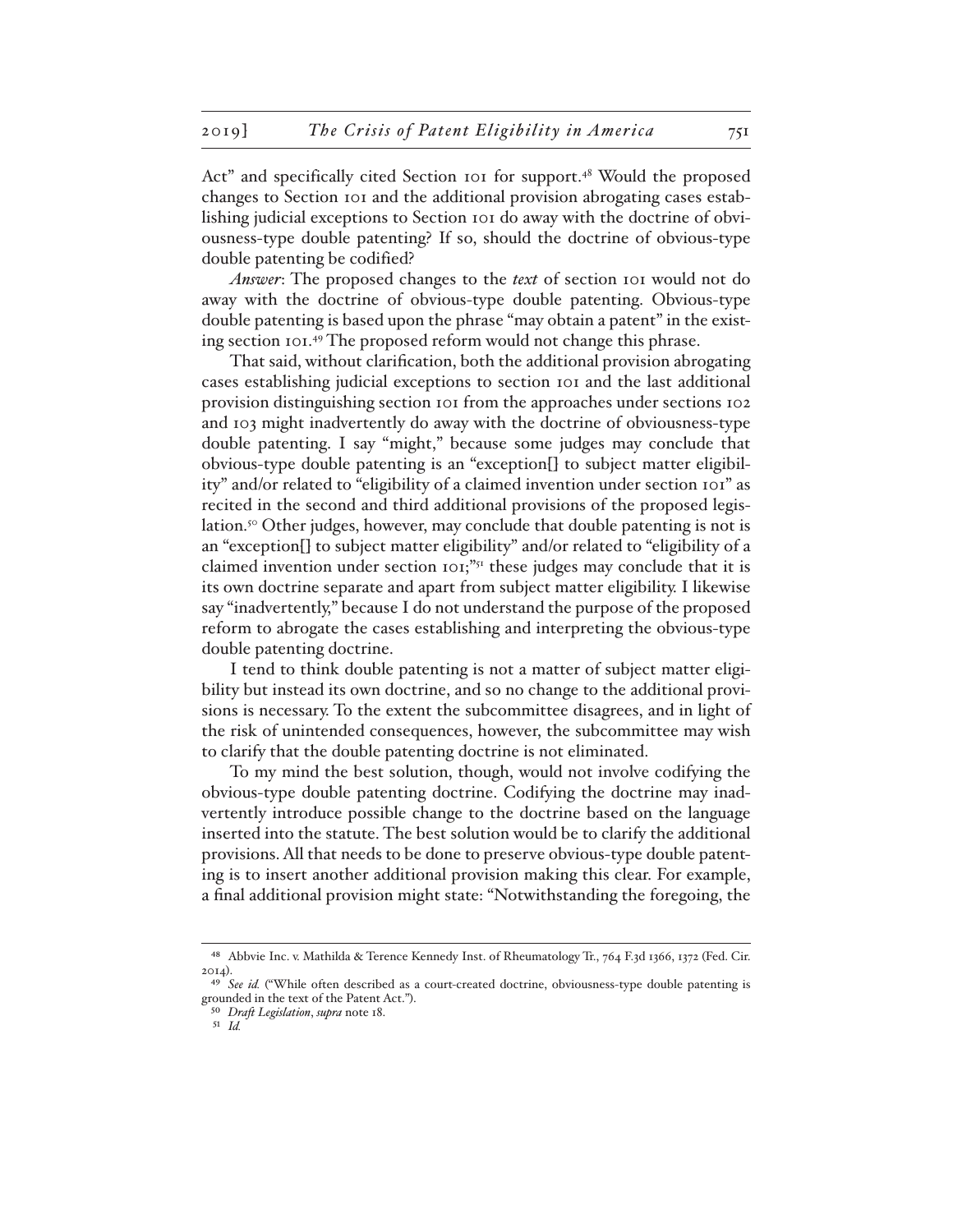provisions of section 101 shall still prohibit double-patenting and obviousness-type double patenting."

#### *G. Due Process Clause and Takings Clause Implications*

*Senator Hirono*: In its *Oil States* decision, the Supreme Court explicitly avoided answering the question of whether a patent is property for purposes of the Due Process Clause or the Takings Clause. What are the Due Process and Takings implications of changing Section 101 and applying it retroactively to already-issued patents?

*Answer*: In *Oil States*, the Supreme Court actually stated that its decision "should not be misconstrued as suggesting that patents are not property for purposes of the Due Process Clause or the Takings Clause."52 The Court has clearly held that patents are property for purposes of both. The Court long ago—in 1881 and 1885—stated that patents qualify as property for the purpose of the Takings Clause.53 It more recently—in 1999—expressed the same conclusion with respect to the Due Process Clause.<sup>54</sup>

In my written testimony, I briefly highlighted how it would be appropriate to apply section 101 retroactively without the "field of technology" restriction on eligibility.<sup>55</sup> In short, given that the amendments to sections 100 and 101—at least to the extent they would define useful as "specific and practical" utility—would codify the longstanding understanding of the law as it existed prior to *Mayo* and *Alice*, serious thought should be given to making the amendment retroactive, at least to patent applications already filed and issued patents still in force. This approach would likely comport with governing law. Here, I will explain in more detail why.

Consider first the Due Process Clause, which "protects the interests in fair notice and repose that may be compromised by retroactive legislation."<sup>56</sup>

<sup>52</sup> Oil States Energy Servs., LLC v. Greene's Energy Grp., LLC, 138 S. Ct. 1365, 1379 (2018).

<sup>53</sup> James v. Campbell, 104 U.S. 356, 357–58 (1881) ("That the government of the United States when it grants letters-patent for a new invention or discovery in the arts, confers upon the patentee an exclusive property in the patented invention which cannot be appropriated or used by the government itself, without just compensation, any more than it can appropriate or use without compensation land which has been patented to a private purchaser, we have no doubt."); Hollister v. Benedict & Burnham Mfg. Co., 113 U.S. 59, 67 (1885) ("It was authoritatively declared in *James v. Campbell*, 104 U.S. 356, that the right of the patentee, under letters patent for an invention granted by the United States, was exclusive of the government of the United States as well as of all others, and stood on the footing of all other property, the right to which was secured, as against the government, by the constitutional guaranty which prohibits the taking of private property for public use without compensation.").

<sup>54</sup> Fla. Prepaid Postsecondary Educ. Expense Bd. v. Coll. Sav. Bank, 527 U.S. 627, 642 (1999) ("Patents . . . have long been considered a species of property. As such, they are surely included within the 'property' of which no person may be deprived by a State without due process of law.") (citing Brown v. Duchesne, 60 U.S. (19 How.) 183, 197 (1856) ("For, by the laws of the United States, the rights of a party under a patent are his private property."); Consolidated Fruit-Jar Co. v. Wright, 94 U.S. 92, 96 (1876) ("A patent for an invention is as much property as a patent for land.")).

<sup>55</sup> Written Testimony of David O. Taylor, *supra* note 13, at 47–48.

<sup>56</sup> Landgraf v. USI Film Prods., 511 U.S. 244, 266 (1994).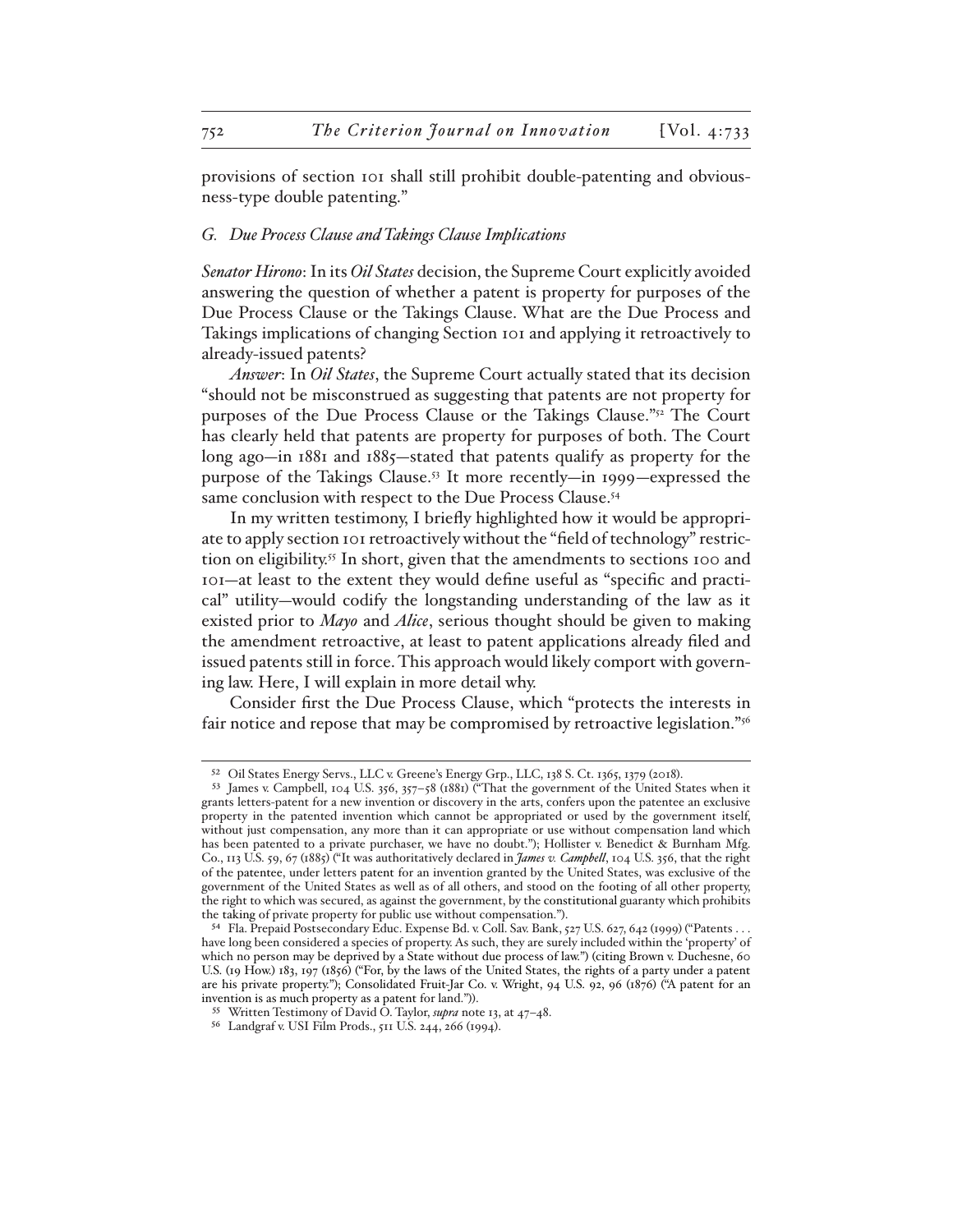The Supreme Court has explained that, "[p]rovided that the retroactive application of a statute is supported by a legitimate legislative purpose furthered by rational means, judgments about the wisdom of such legislation remain within the exclusive province of the legislative and executive branches.57 Applied here, codifying the longstanding understanding of the law as it existed prior to *Mayo* and *Alice* (and, for many inventors, ensuring they retain the patent rights they anticipated when they filed their patent applications) to reward and encourage investment in inventive efforts would likely satisfy this test.<sup>58</sup>

Consider next the Takings Clause, which "prevents the Legislature (and other government actors) from depriving private persons of vested property rights except for a 'public use' and upon payment of 'just compensation.'"59 Here, codifying the longstanding understanding of the law as it existed prior to *Mayo* and *Alice* would not deprive the patent owners of their patent rights. And the Supreme Court has repeatedly indicated it finds "no constitutional barrier to the legislative expansion of existing patents."<sup>60</sup>

In terms of *how* to undo the Supreme Court's recent change in its interpretation of section 101 and make that change retroactive, the Supreme Court has explained:

Congress, of course, has the power to amend a statute that it believes we have misconstrued. It may even, within broad constitutional bounds, make such a change retroactive and thereby undo what it perceives to be the undesirable past consequences of a misinterpretation of its work product. No such change, however, has the force of law unless it is implemented through legislation. Even when Congress intends to supersede a rule of law embodied in one of our decisions with what it views as a better rule established in earlier decisions, its intent to reach conduct preceding the "corrective" amendment must clearly appear.<sup>61</sup>

Thus, all that is needed is for any retroactive application of a so-called restorative statute is for retroactive application to be clear and stated in the legislation itself (not just the legislative history).

<sup>57</sup> Pension Ben. Guar. Corp. v. R.A. Gray & Co., 467 U.S. 717, 729 (1984).

<sup>58</sup> *See, e.g.*, Gen. Motors Corp. v. Romein, 503 U.S. 181, 191 (1992) ("The statute in this case meets th[e] standard [for alleged violations of due process based on retroactivity]. The purpose of the 1987 statute was to correct the unexpected results of the Michigan Supreme Court's *Chambers* opinion. The retroactive repayment provision of the 1987 statute was a rational means of meeting this legitimate objective: It preserved the delicate legislative compromise that had been struck by the 1980 and 1981 laws.").

<sup>59</sup> *Landgraf*, 511 U.S. at 266.

<sup>60</sup> Eldred v. Ashcroft, 537 U.S. 186, 202 (2003) (citing McClurg v. Kingsland, 42 U.S. (1 How.) 202 (1843) ("[T]he powers of Congress to legislate upon the subject of patents is plenary by the terms of the Constitution, and as there are no restraints on its exercise, there can be no limitation of their right to modify them at their pleasure, so that they do not take away the rights of property in existing patents.")).

<sup>61</sup> Rivers v. Roadway Exp., Inc., 511 U.S. 298, 313 (1994).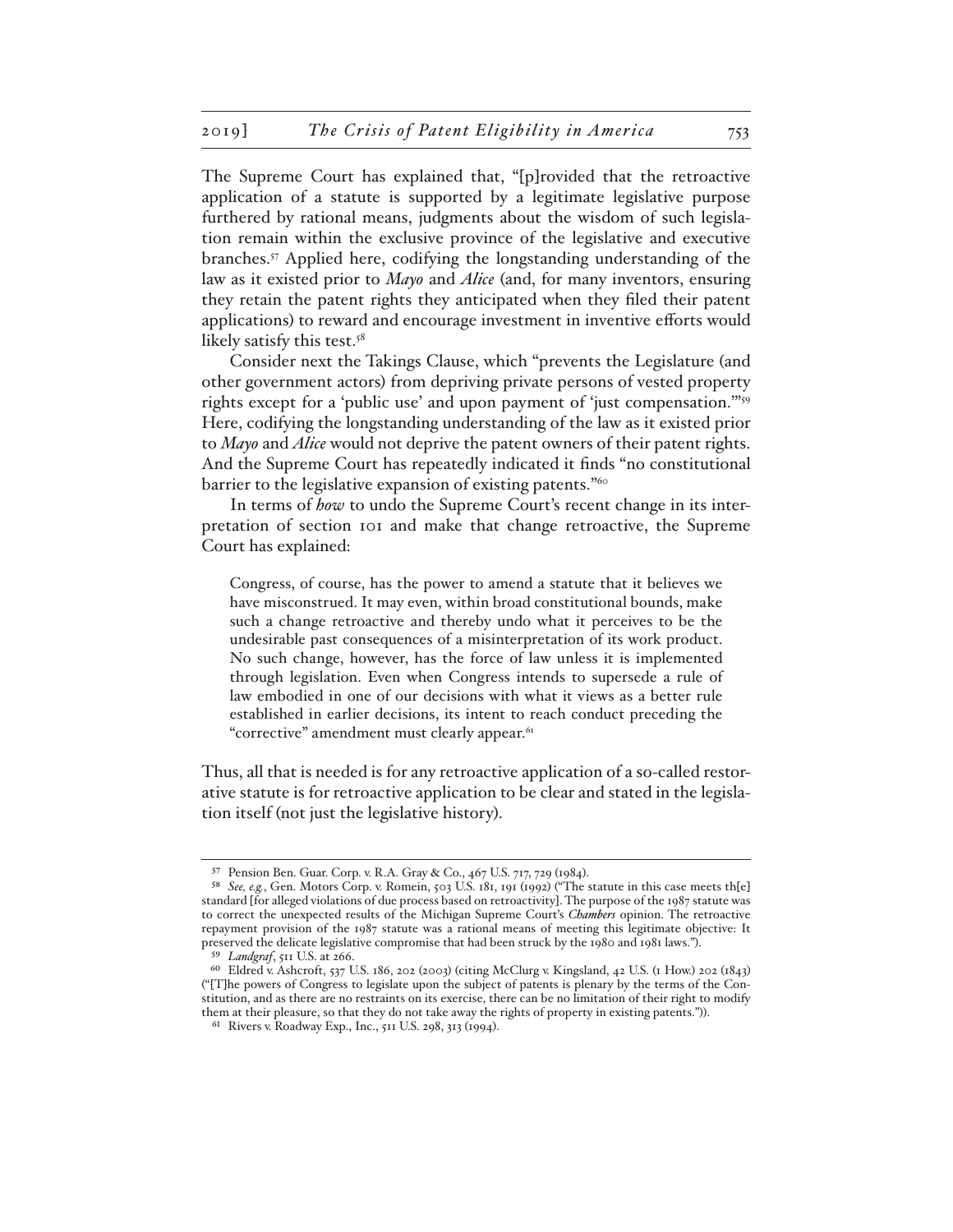With that said, applying the "field of technology" limitation retroactively *would* arguably result in a taking of private property.

The argument that applying the "field of technology" limitation retroactively would result in a taking is that, even if it is a rational exercise of the legislature and, therefore, comports with due process, "that inquiry is quite separate from the question whether the enactment takes property within the prohibition of the Fifth Amendment."<sup>62</sup> Moreover, the "takings analysis is not necessarily limited to outright acquisitions by the government for itself."<sup>63</sup> Rather, "legislation might be unconstitutional if it imposes severe retroactive liability on a limited class of parties that could not have anticipated the liability, and the extent of that liability is substantially disproportionate to the parties' experience."<sup>64</sup> The Supreme Court has "identified several factors . . . that have particular significance" in this analysis: "[T]he economic impact of the regulation, its interference with reasonable investment backed expectations, and the character of the governmental action."65

Here, to the extent the "field of technology" limitation is applied retroactively and eliminates patent eligibility for business methods, there is a substantial risk that courts will find takings to have occurred under the Fifth Amendment. That is because the U.S. Patent and Trademark Office (USPTO) issued the patents and later the Supreme Court in *Bilski* rejected the categorical exclusion of business method patents as ineligible subject matter.<sup>66</sup> Thus, the categorical elimination of business method patents would represent "[t]he total destruction by the Government of all value of these" patents.<sup>67</sup> It would impose severe retroactive liability (the elimination of patent rights) on a limited class of parties (owners of business method patents) that could not have anticipated the liability (given that the USPTO issued the patents under laws that did not make business method patents ineligible, as later recognized by the Supreme Court). The extent of the liability (the elimination of patent rights) would be substantially disproportionate to the parties' experience (again given that the USPTO issued the patents under laws that did not make business method patents ineligible, as later recognized by the

<sup>62</sup> United States v. Sec. Indus. Bank, 459 U.S. 70, 75 (1982).

<sup>63</sup> *Id.* at 78.

<sup>64</sup> Eastern Enterprises v. Apfel, 524 U.S. 498, 528–29 (1998).

<sup>65</sup> *Id.* at 523–24 (citations omitted).

<sup>66</sup> Bilski v. Kappos, 561 U.S. 593, 602 (2010).

<sup>67</sup> *See* Armstrong v. United States, 364 U.S. 40, 48–49 (1960) ("The total destruction by the Government of all value of these liens, which constitute compensable property, has every possible element of a Fifth Amendment 'taking' and is not a mere 'consequential incidence' of a valid regulatory measure. Before the liens were destroyed, the lienholders admittedly had compensable property. Immediately afterwards, they had none. This was not because their property vanished into thin air. It was because the Government for its own advantage destroyed the value of the liens, something that the Government could do because its property was not subject to suit, but which no private purchaser could have done. Since this acquisition was for a public use, however accomplished, whether with an intent and purpose of extinguishing the liens or not, the Government's action did destroy them and in the circumstances of this case did thereby take the property value of those liens within the meaning of the Fifth Amendment.").